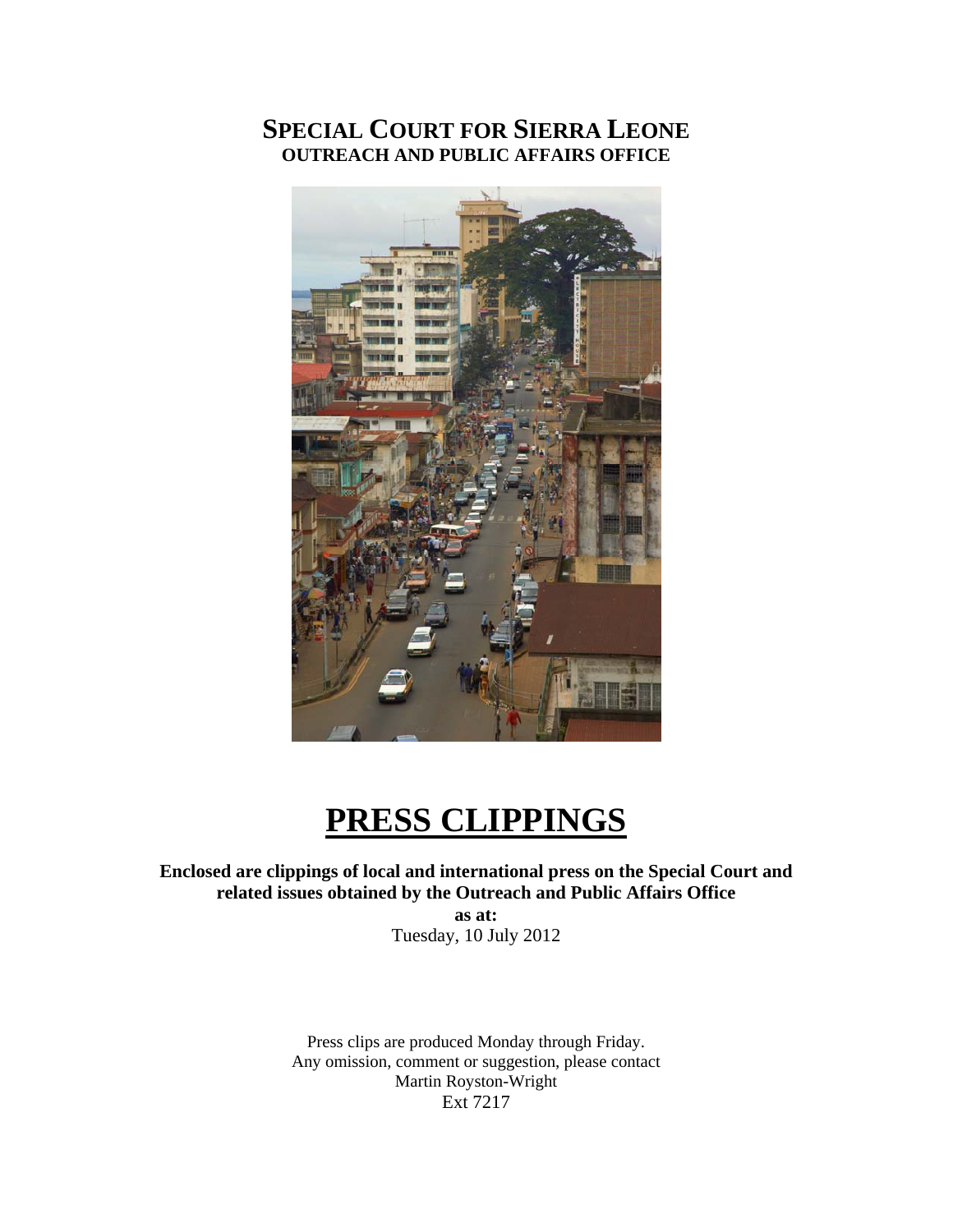| <b>International News</b>                                                 |             |
|---------------------------------------------------------------------------|-------------|
| The Strange Case of Charles Taylor / The Brooklyn Rail                    | Pages 3-18  |
| DR Congo Warlord Thomas Lubanga Sentenced to 14 Years / BBC               | Page 19     |
| Teshuva in Liberia: Moving From Ruin to Reconciliation / Jewish Journal   | Pages 20-24 |
| Lebanon's Siniora Had Said 'No' To Malta Hosting UN Tribunal/ Malta Today | Pages 25-26 |
| <b>ICC Turns 10 But Doesn't Have Much to Show For It / Leadership</b>     | Pages 27-28 |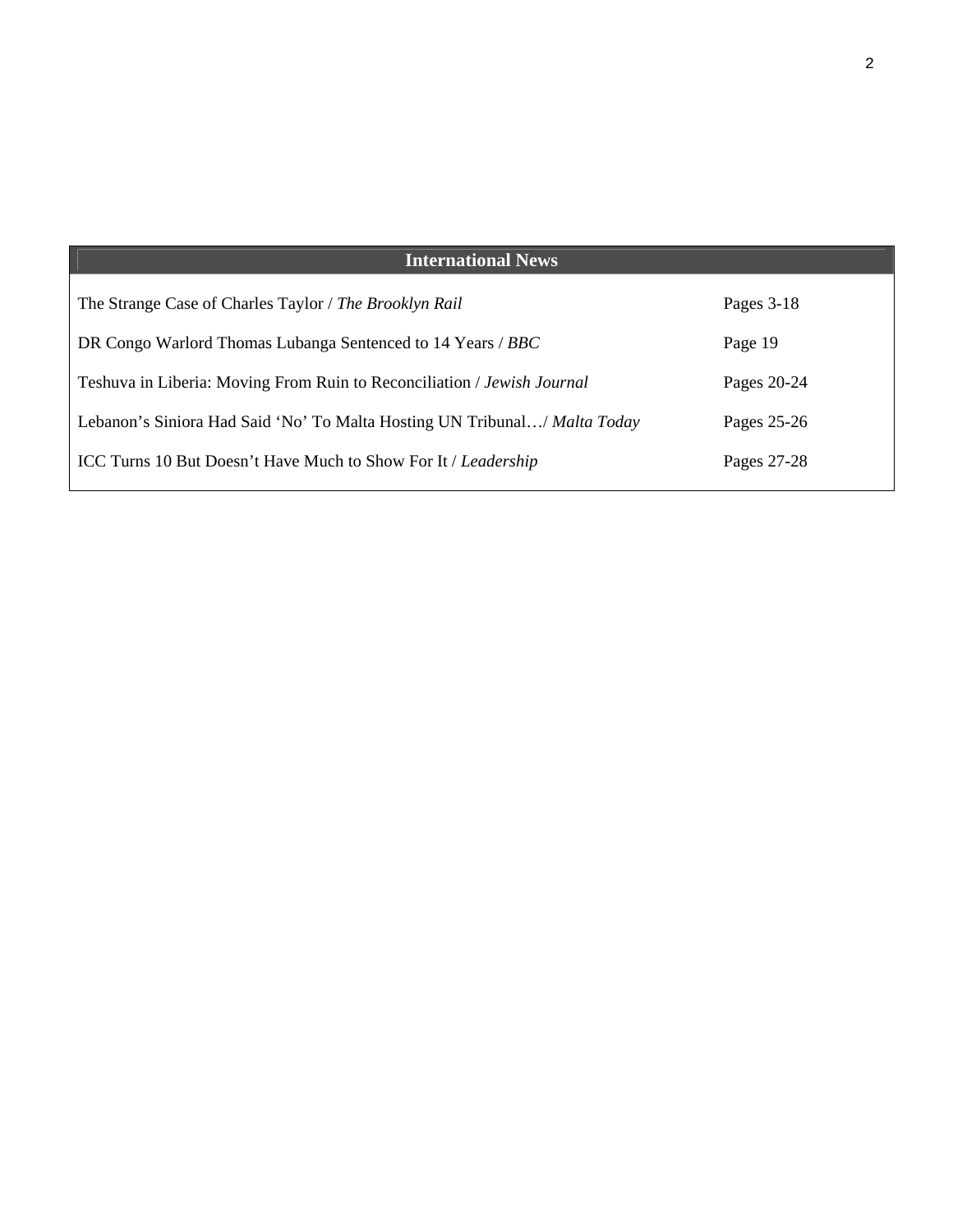## The Brooklyn Rail

July-August 2012 http://www.brooklynrail.org/2012/08/express/the-strange-case-of-charles-taylor

#### **The Strange Case of Charles Taylor**

#### by Nicholas Jahr

Every day, shortly before 9:30, the curtain goes up—automated venetian blinds rising behind what must be bulletproof glass—and the players take the stage. The accused enters from the left, accompanied by two guards, sits down with his back to the audience, and awaits his judges. We watch through a long, rectangular window set into the back wall, a widescreen view of the cramped confines of the courtroom. There's no shout, no bang of the gavel, only the plush voice of Rachel Irura, the court manager, almost whispering through the headset in your ear: "All rise."



*Charles Taylor waving farewell as he stepped on the plane leaving Liberia in 2003. Photo by permission of Pewee Flomoku.* 

The Special Court for Sierra Leone is no longer in session, but over the course of seven months in 2009 and early 2010, the star was Charles Taylor. Most of the time the house was empty. Every other high profile suspect the Court intended to prosecute died (two of them in its custody) or disappeared. The Court itself is a curious animal, a hybrid which exists by virtue of a treaty between Sierra Leone and the U.N. While the Court is based in Freetown, Sierra Leone's capital, Taylor's case was considered so volatile he was shipped off to the Hague. His near-mythic proportions dissipate in the rented courtroom.

Taylor, the former elected president of Liberia (1997 – 2003). Taylor, the West's nightmare vision of an African leader, like some figure out of colonial propaganda. Taylor, the warlord, the big man, a figure from Conrad. Taylor, the cannibal. Taylor, whose National Patriotic Front of Liberia (N.P.F.L.) celebrated Christmas 1989 by invading the country (it was a gift that kept on giving; 14 years of sporadic warfare followed). Taylor, "papay" to a generation of child soldiers. Taylor, leader of the N.P.F.L., which Liberia's Truth and Reconciliation Commission held responsible for just under 40 percent of the human rights violations it documented, far more than any other faction in the conflict. Taylor, whose opponents, once he was elected president, were often detained, sometimes tortured, and lucky if they didn't die under suspicious circumstances (if you can call being picked up by security forces and found beheaded in the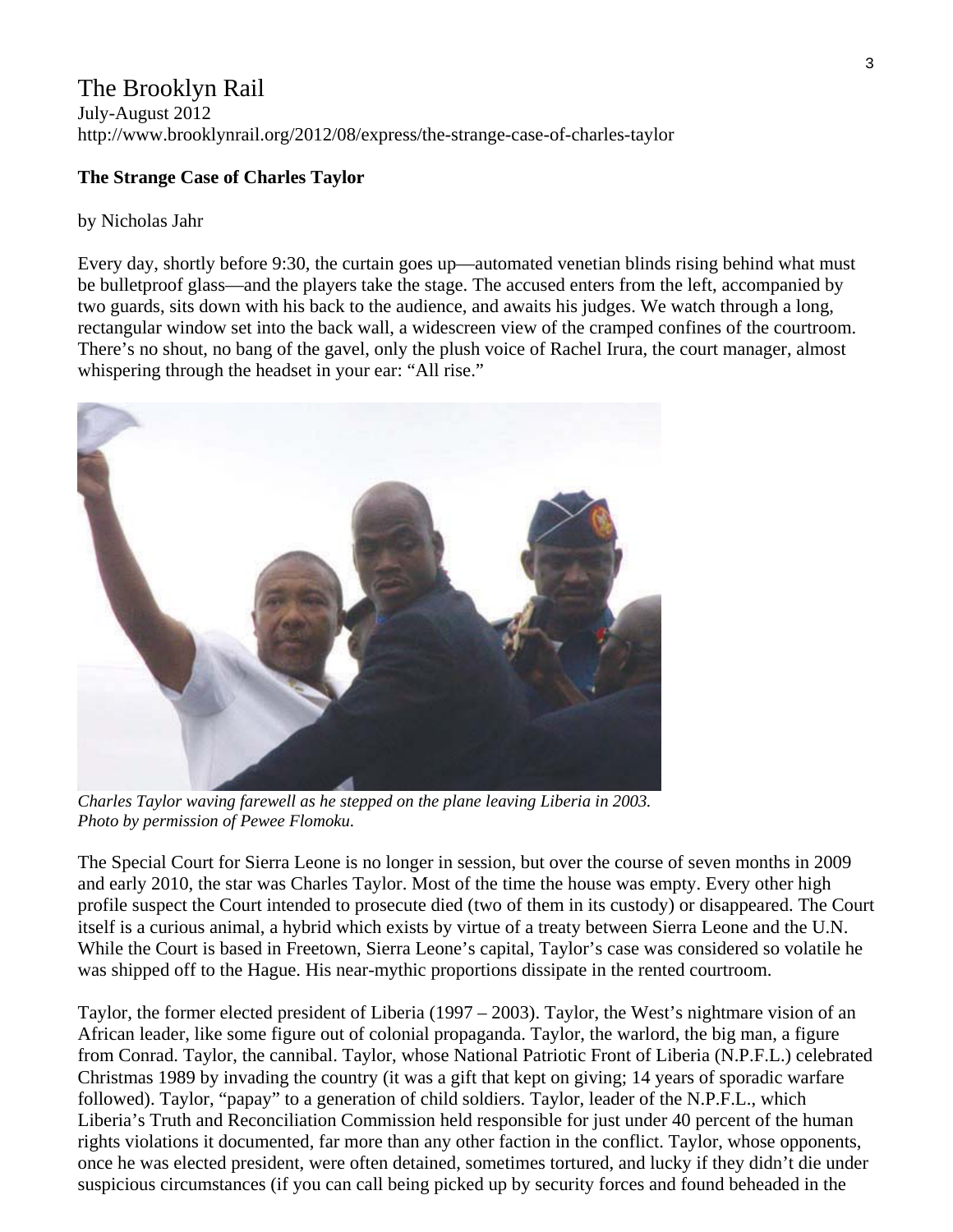charred remains of your car suspicious). Taylor, who assiduously plundered Liberia's natural resources for more than a decade to arm his soldiers and enrich his supporters.

Taylor was tried for none of this.

Instead he was put on trial for his involvement with the Revolutionary United Front (R.U.F.), Sierra Leone's infamous rebel group just next door. The R.U.F.'s claim to world-historical fame was their apparent lack of any ideology beyond amputating the hands and arms of civilians who got in their way.

On this particular day, Taylor and his attorney are reviewing the testimony of TF1-367, an anonymous witness who was a bodyguard for Foday Sankoh, the leader of the R.U.F. Sure, Taylor provided Sankoh with a guesthouse from August 1991 to May 1992 (four years before his indictment starts). But no, there wasn't "just a street" between that house and Taylor's; they were several blocks apart. And even if Taylor met with Sankoh at his house, he wouldn't have walked outside with him to the "veranda," it didn't even have a veranda, and even if it did, the witness wouldn't have been able to see them from the parking lot where he was waiting with the car.

If Taylor is willing to be so candid about his early dealings with Sankoh, then he must, must be telling the truth about everything else, however large or small.

The judges weren't convinced. In the end Taylor was found guilty of five counts of war crimes, five counts of crimes against humanity, and one "other violation of international law"—the use of child soldiers. Taylor now enjoys the dubious distinction of being the only elected president to have been indicted, tried, and convicted by an international tribunal (Milosevic died before his case ended). His trial raises fundamental questions about the impartiality of international law and the simplistic equation of peace and justice. Neither is so easily disentangled from the compromises of geopolitics.

By the time the judges retired to deliberate, they'd been privy to the testimony of 91 witnesses for the prosecution, another 20 for the defense, and more than 1,500 exhibits, over the course of a trial that lasted nearly five years. Above all else, the trial must, must be seen as fair. And so day after day, week after week, Taylor talked.

"My name is Dankpannah Dr. Charles Ghankay Taylor, the 21st President of the Republic of Liberia." Taylor's first words on the witness stand, seemingly a statement of the simplest facts, already hinted at his country's tortured past.

"Ghankay" is from Gola, one of Liberia's many indigenous languages, and means "one who is strong." Taylor picked up the doctorate after he was elected president, while visiting Taiwan, a gift from the Chinese Culture University for granting the country diplomatic recognition.

He first claimed the title "Dankpannah" back in 1997, when he married Jewel Howard (now a senator in Liberia, and the chair of Taylor's National Patriotic Party). Nobody had heard the honorific until it was used in their wedding vows, which raised some eyebrows. Despite its indigenous ring, its origins are unclear. It suggests Taylor was recognized as the leader of the Poro, the initiation societies of Liberia's bush, except historically the Poro didn't have a single leader, certainly not before the mid-20th century, when the Americo-Liberian elite began trying to centralize control over the tradition. On crossexamination, the prosecution argued Taylor wasn't even the rightful possessor of the title.

More telling is what Taylor left out of the equation: His full given name is Charles McArthur Taylor, a fact he himself mentioned in passing the following day. That makes him sound more like one of the aforementioned Americo-Liberians, a descendant of the freed slaves who "founded" Liberia. Which is to say that after being dumped on its shores by—depending on who you read—benevolent abolitionists or nervous slaveowners, or both, they spent a century desperately consolidating their control over the country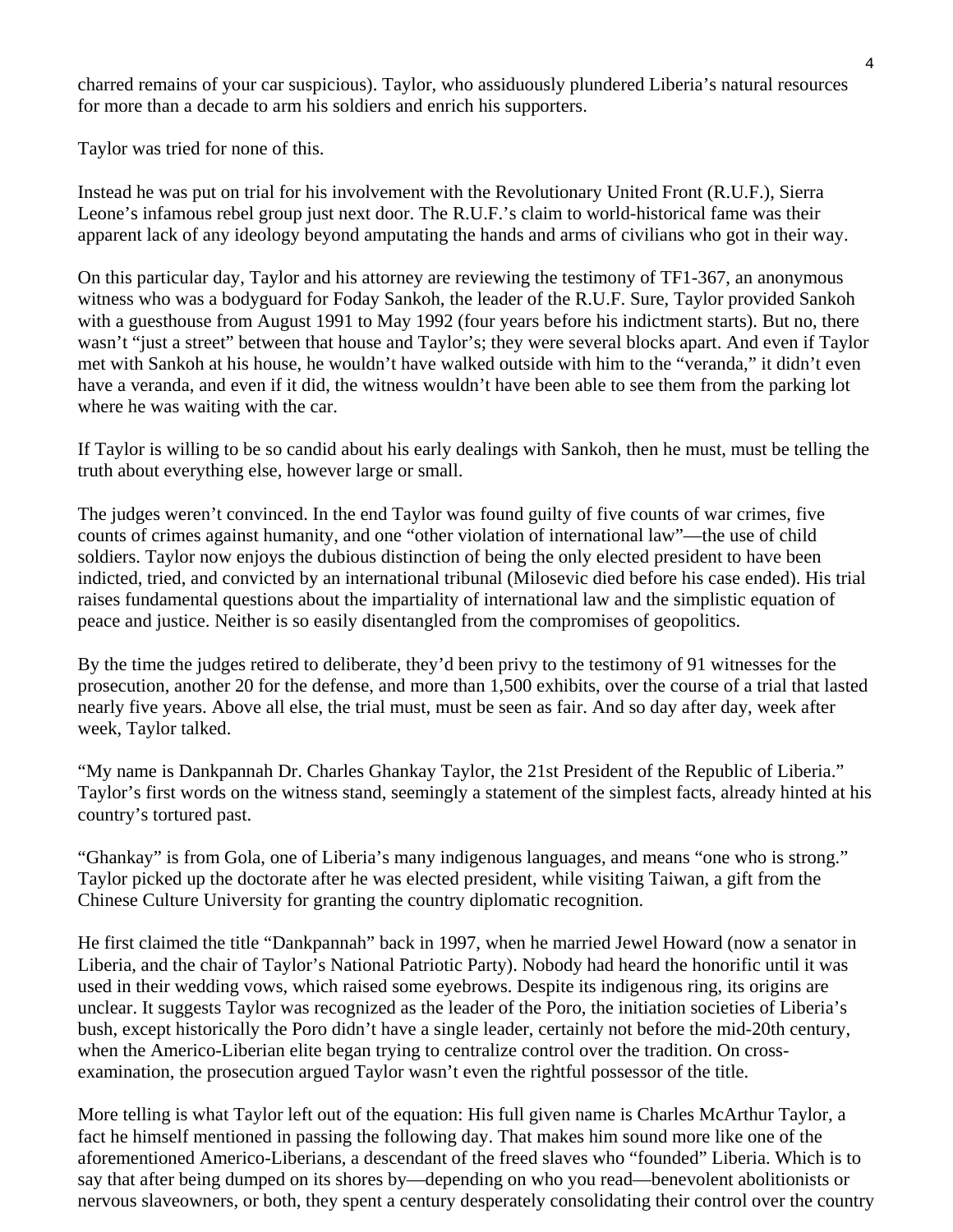through bribery, diplomacy, and sheer force. By dropping "McArthur," Taylor downplayed his Americo-Liberian origins (in his telling, his father was Americo-Liberian, his mother Gola), and played up the image of the African leader under interrogation.

But Taylor has always lived up to his name, tailoring his persona to his audience. As he himself put it that first day on the stand, "I could fit in any camp."

Taylor had been an opposition leader in the U.S. who grabbed headlines after he led a sit-in at Liberia's U.N. mission. President William Tolbert flew Taylor home to meet face-to-face just in time to see the president overthrown. In April 1980, a handful of non-commissioned officers—Master Sergeant Samuel Doe and soon-to-be General Thomas Quiwonkpa foremost among them—strolled into the executive mansion, made their way up to the eighth floor, and gunned Tolbert down. A century of Americo-Liberian rule ended overnight.

The Americo-Liberian elite had long cultivated a close alliance with the U.S. government. Over time, Liberia had become home to a 1,000-acre C.I.A. listening station, a 1,600-acre Voice of America relay that sent 75 broadcasts a day across the continent, and one of six "Omega" tracking stations vital for navigating planes and ships around the globe. The U.S. military enjoyed unlimited access to Robertsfield Airport, from which it flew a dozen flights every month to Cold War hot spots like Angola. All this for the low, low price of \$100,000 a year. Liberia was an indispensable American asset.

Master Sergeant Doe, in the end, was not. Tensions between Doe and Quiwonkpa festered. Taylor's wife was Quiwonkpa's cousin, a tie with which he wrangled a position as head of the General Services Administration, putting him in charge of procurement for the entire government. Taylor was in the inner circle, and by 1983, Quiwonkpa and his supporters were talking about overthrowing his comrade-in-arms.

After a botched hit on one of Doe's generals, Quiwonkpa went to ground. Accused of embezzling almost a million dollars, Taylor took off for the U.S., where he was eventually arrested, pending extradition. He spent the next 15 months in Massachusetts's Plymouth County House of Correction.

"How did you get out of jail, Mr. Taylor, without a Monopoly-type get-out-of-jail card?" asked Taylor's attorney, Courtenay Griffiths. You can't tell if his voice is dripping with sarcasm or if it's just his English diction. "How did you manage it?" Taylor testified that he was visited in prison by another Quiwonkpa ally, who told him the General was planning a coup and had the support of the C.I.A.

About a month before his escape, Taylor says that "one of the prison guards in a supervisory position" told him "that I will be leaving the prison." One night, after lockdown, the guard opened Taylor's cell and walked him over to the minimum security wing. The bars on one of the windows had already been cut. Taylor and two other men went over the wall. A car was waiting outside.

Once he was out, Taylor went everywhere you might expect an escaped fugitive in a foreign country to go. His first stop was his half-sister's place in New York. He stayed there for "about two or three weeks," and then drove to Washington, D.C. to visit a friend for a few days. "From there," he said, "I drive all the way to Atlanta, Georgia, board a plane, fly to Texas, spend time…with some family friends down there for about another month." Then he headed south, to Mexico, and flew from there to West Africa. "How did you get into Mexico?" Griffiths asked. "We drove right across the U.S. border."

Meanwhile, back in Liberia, Quiwonkpa's coup attempt ended with him being dragged through the streets, tortured, and executed. The State Department signed off on the election Doe blatantly rigged, and military aid kept on flowing. Whether Taylor was a C.I.A. asset (in January of this year, the Boston Globe reported that newly released documents confirmed he had been a source for U.S. intelligence, only to almost immediately issue a stunning retraction of the story) or simply in search of a new patron, he eventually made his way to Libya.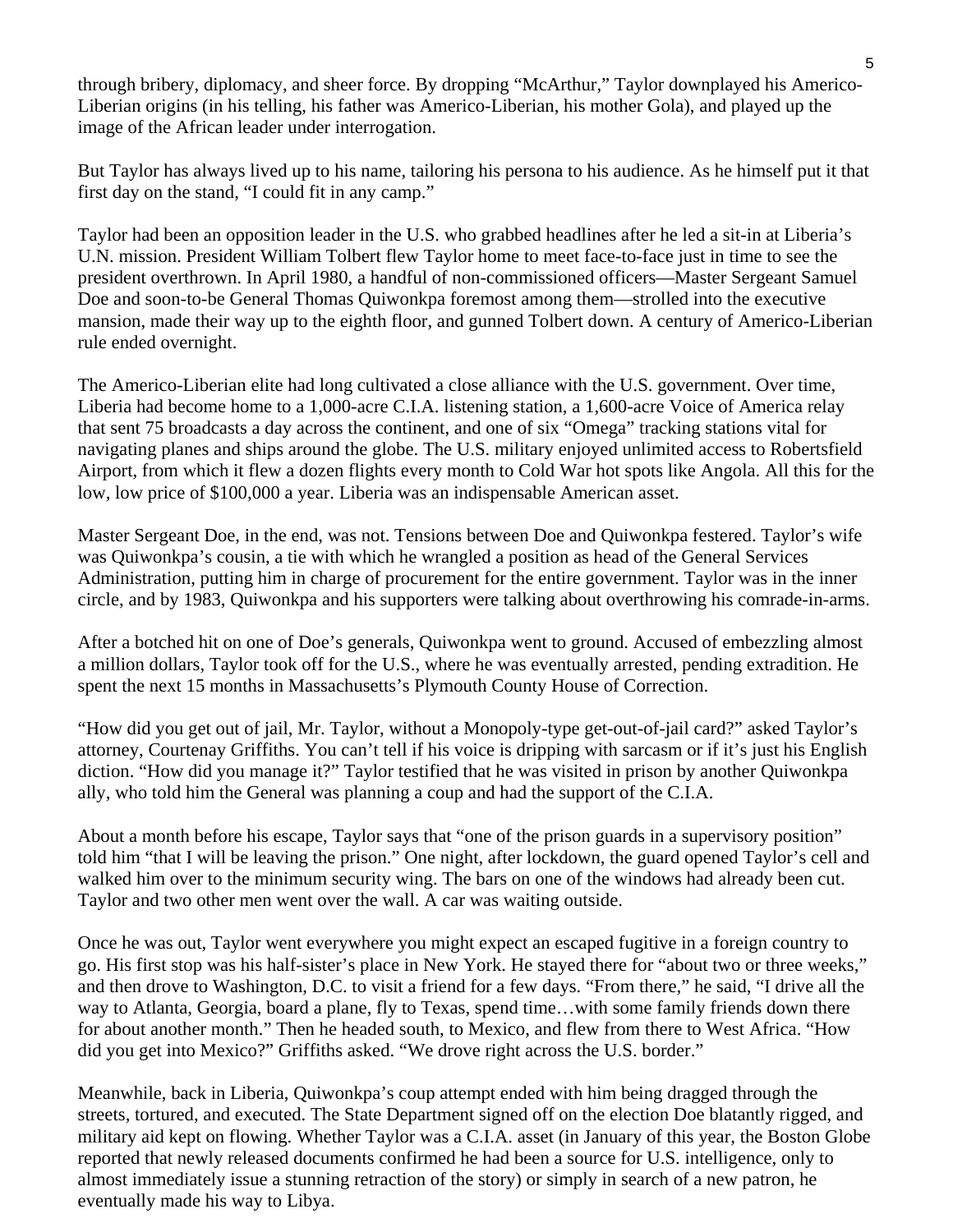By the time he arrived, Gaddafi had gone from talking trash to blowing up a West Berlin nightclub, and the U.S. bombed Tripoli and Benghazi in retaliation (the more things change…). Now the Libyan ruler saw a chance to hit his enemy in its backyard and destabilize an American client. His al-Mataba al Thuriya al-Alamiya (World Revolutionary Headquarters) was luring wannabe revolutionaries from all over the continent. It was in Libya that the prosecution says Taylor and Foday Sankoh agreed on their bloody quid pro quo. Taylor insists he never even met Sankoh at the time.

If he'd remained a prisoner in Massachusetts, he might never have met him at all.

His face doesn't twitch; he never bangs the desk or shouts at the judges or even raises his voice. There are no insults or hunger strikes or demands that the judges respect his authority. For the five-and-a-half hours a day he's on the stand, Taylor sits with his forearms resting on the desk in front of him, his elbows just off the table, leaning slightly forward in his chair. His posture is disciplined, and so is his performance.

Courtenay Griffiths, his attorney, is Queen's Counsel in the U.K., which basically means he gets paid more than all but a select few barristers. Much of Taylor's testimony consists of Griffiths reading one document or another into the record, occasionally pausing to elicit Taylor's commentary. Griffiths plays the master to Taylor's recalcitrant student: "Were you seeking brownie points, Mr. Taylor?" "So are you being hypocritical in suggesting this?" "But, Mr. Taylor, was there any truth in those allegations?" He answers these questions as you'd imagine he would. In asking them, Griffiths teases out the biases that inevitably surround a figure like Taylor and holds them up for examination, implicitly reminding the judges of just how hard it is to maintain the presumption of innocence.

Sometimes Griffiths will lob him a softball: "Mr. Taylor, did you think it was wise for you, David, to be adopting such a tone against Goliath?" Goliath was, first and foremost, the United States. In September 1999, then Assistant Secretary of State for African Affairs (and now U.N. ambassador) Susan Rice wrote to one of Taylor's advisers, former U.S. Army General Robert Yerks, calling for "eliminating monopolies" in Liberia on the price of rice and oil importing. Earlier in his presidency, Taylor had kicked Mobil out of the country, allegedly because they refused to abide by Liberian law; he'd also picked fights with Halliburton and Firestone. It was Mobil that really seemed to piss people off; months before Rice's letter, Yerks wrote to Taylor saying he was "quite surprised at the great importance they placed on this matter."

All this is covered in perhaps 35 minutes of testimony spread out over four days. In the first week or two of Taylor's testimony the prosecution makes a number of objections, only to be consistently rebuffed by the judges. As Taylor continues to hold forth uninterrupted day after day, week after week, it's hard to escape the sense that an implicit deal has been struck: the prosecutor won't object, Griffiths will appear to ride herd, and Taylor will say his piece. No one will be able to say he didn't have the chance to make his case; no one will be able to challenge the orderliness, the legitimacy of his prosecution.

Some time after midnight on January 6, 1999, Christopher Koker first heard the gunfire. The rebels had come to Freetown. They called it "Operation: Free the Leader," and the hardcore fighters made straight for the Pademba Road Prison in the heart of the city, where they believed Foday Sankoh was being held. There they staged a massive jailbreak, and Freetown staggered under a wave of reprisal killings of cops, judges, and journalists.

After his house was burned down, Koker and his family took shelter nearby along with several dozen other people. "There was nothing for us to eat," Koker recalled when I interviewed him in Freetown in March 2011. "There was nothing for the child," his infant son. So on January 15th, he ventured out to see if he could find food. Just as the rebels were being beaten back, Koker was caught and taken prisoner.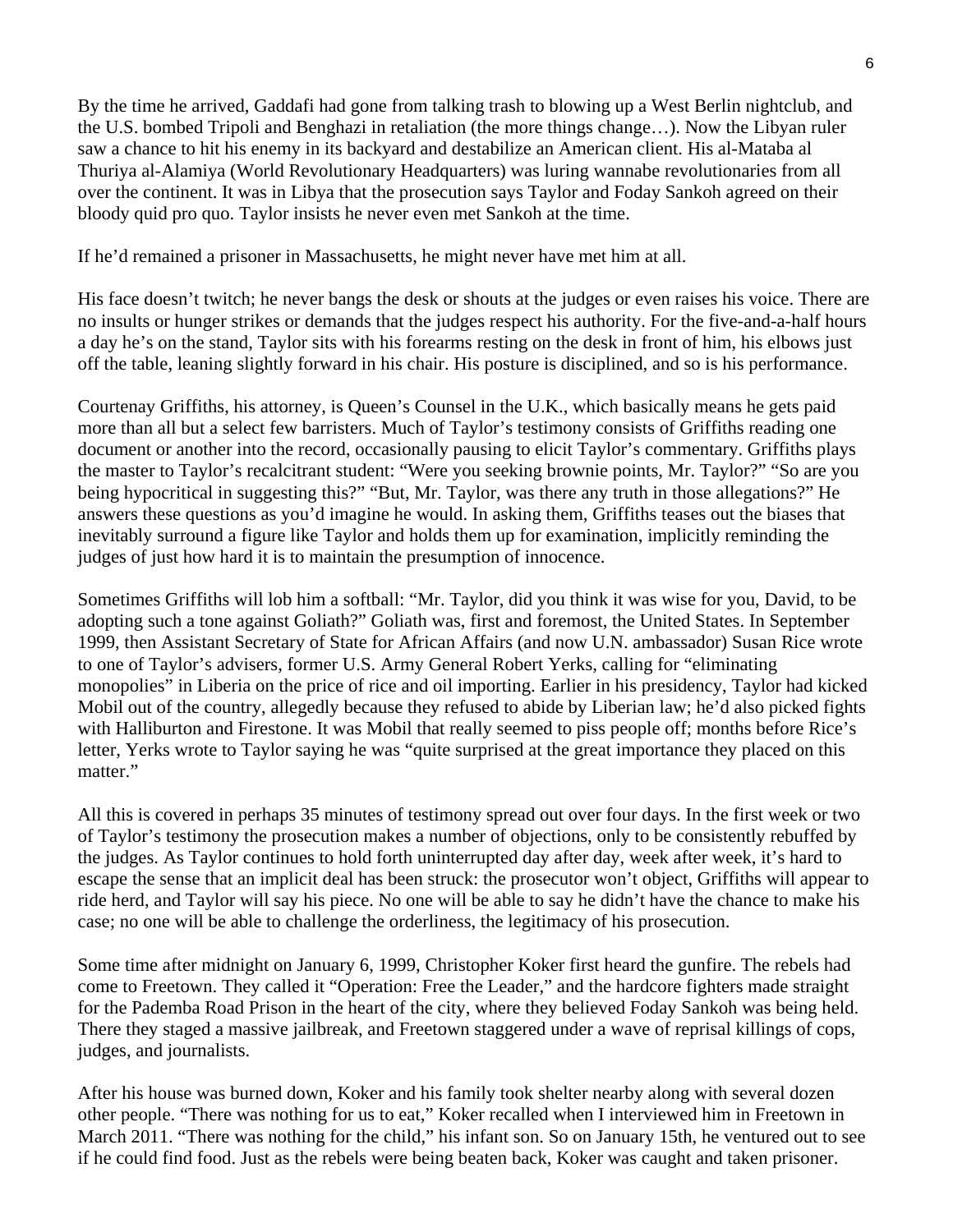His captors marched him through a desolate landscape of burned churches and charred police stations; by one estimate, 80 percent of the latter were torched during the invasion. As the rebels debated whether or not to kill him, Koker was spotted by a former colleague, the wife of a rebel commander. She ordered them to spare his life. "I was between life and death," he says. "You could die at any second."

The rebels began their retreat from Freetown with Koker and others in tow, burning and slaughtering their way back up country. The chaos was so intense that for some time it was unclear who had actually staged the attack. Almost a year before the invasion, a faction of the Sierra Leone Army calling itself the Armed Forces Revolutionary Council had staged a coup (they were deposed after only eight months in power). While R.U.F. commanders opportunistically took credit for the Freetown invasion, Sierra Leone's Truth & Reconciliation Commission held the A.F.R.C. "primarily responsible." None of the R.U.F. leaders tried by the Special Court were found guilty for the invasion.

After months in captivity, Koker was brought to Lunsar, then held by the R.U.F. There he claims he saw a rebel take a machete and amputate the hands of 36 people accused of attempting to escape. "When they chop [off] somebody's hand, you see it jumping, jumping on the ground," he remembers. "These things will haunt me until I die."

In his book on the conflict, Lansana Gberie speculates that Foday Sankoh might have picked up the idea in the Congo when he served there as a peacekeeper in the 1960s; mass amputations had been a favorite tactic of Belgian King Leopold's enforcers. Whatever the tactic's origins, it proved a powerful method of intimidation for the R.U.F. in the run-up to the 1996 elections. After the end of the war, 1,100 people would register as amputees with the government's reparations program (many more died of their wounds).

In early June, Koker and his captors arrived in Makeni. He'd made the 88-mile trek in the same plastic sandals he'd been wearing when he left his home.

Four days later, Koker claims the rebel camp was visited by a helicopter bearing the emblem of the Red Cross. The chopper, Koker heard, had been sent by Charles Taylor, and it came loaded to bear with guns and ammunition. A week later, it returned with another shipment. If Koker's story is true (I was unable to independently confirm his account, and his description of the helicopters differs from those described during the trial), while Foday Sankoh was in Lome negotiating an end to the fighting, Taylor was resupplying the R.U.F.. According to Koker, R.U.F. members spoke reverently of the Liberian president: "Taylor was their God."

Christopher Koker never testified before the Special Court.

"The government did not do a single thing for me," says Koker, adding, "I was vexed." When he returned home, he found his family destitute. "T.R.C.? I don't want to hear about it. Special Court? I don't want to hear about it," he says. "It is painful. All of these commanders, some of them have gone back into the army, who were killing people indiscriminately. Some very ruthless ones," he repeats it, it rolling his "r" for emphasis: "Ruthless ones."

Bernadette French works with the Campaign for Good Governance, one of Sierra Leone's oldest human rights N.G.O.s. The Campaign has supported the Court's work and collaborated with its outreach efforts. On one trip up country to screen footage from the trials, some in the audience were shocked at the lifestyle enjoyed by the accused, who sat comfortably wearing suits in air-conditioned rooms and ate three meals a day. Bernadette French remembers explaining that "He's living in affluence, as you call it, but his freedom has been taken away," only to be told "Of what use is my own freedom to me now? I'm hungry, I can't feed my children. Of what use is my freedom to me?"

Freetown is strewn across the hills rising up from Sierra Leone's coast, the city literally stratified like sediment, layers of poverty and wealth piled atop each other. It's made for the tracking shot, the long pan,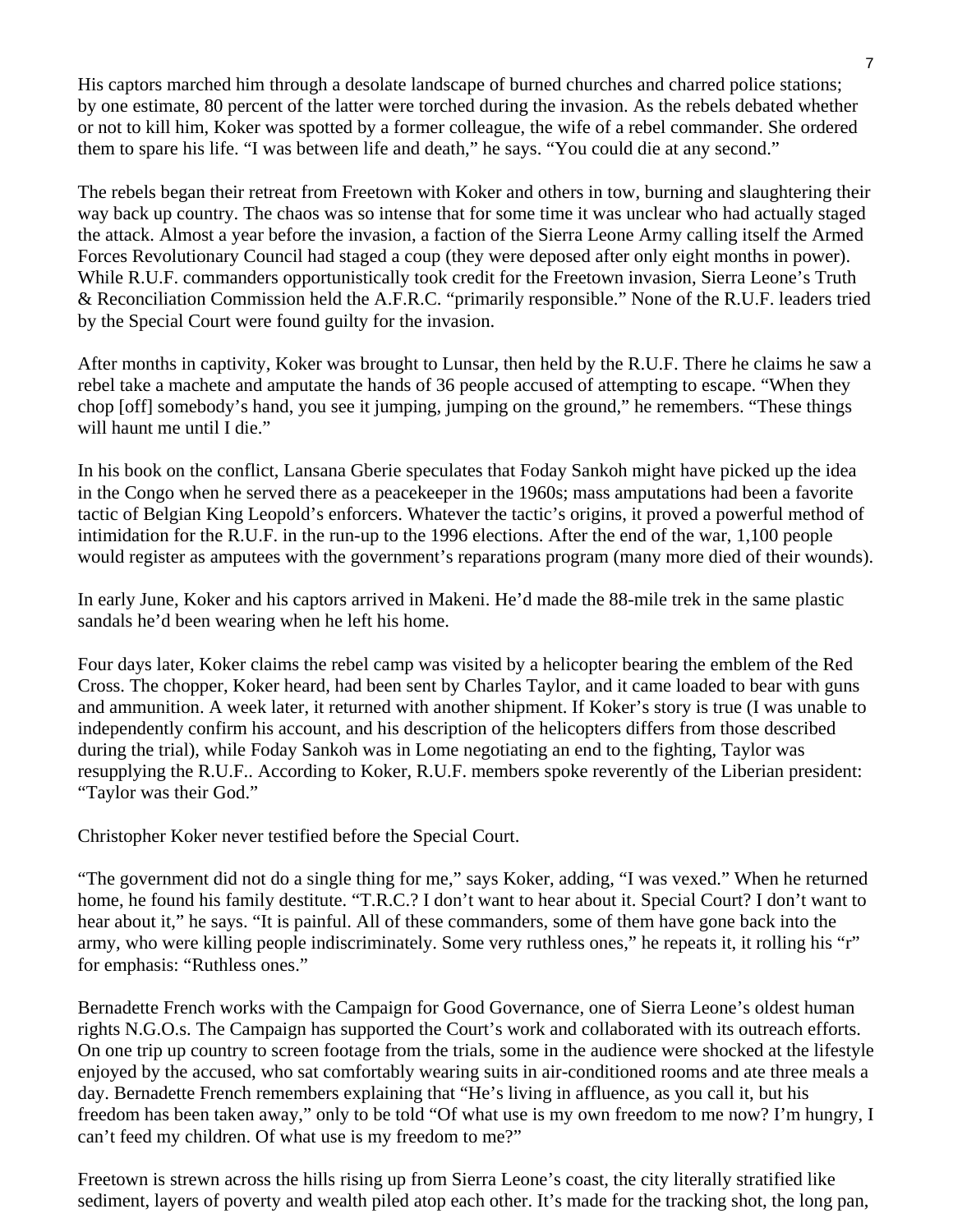the God's eye zoom of the third-world city. Once upon a time, it was known as the Athens of West Africa. Over a decade after the rebels' last terrifying gasp, it's hard to tell what's the result of the war and what's the result of decades of atrocious mismanagement, corruption, and underdevelopment.

When Pierre Prosper arrived in June of 2000, nobody was sure the war was over. He'd been an attorney for one of the international tribunals and was now working for the State Department as an assistant to David Scheffer, the first Ambassador at Large for War Crimes Issues, and then-U.N .ambassador Richard Holbrooke. He smuggled out photos of R.U.F. atrocities that helped mobilize international support for ending the conflict.

The government had signed a peace agreement, the Lome Accord, with the R.U.F. in July 1999. It wasn't the first time, and by May 2000 it was unraveling again. Foday Sankoh, the R.U.F.'s leader, had joined the government, but his commanders in the field were underwhelmed. U.N. peacekeepers had been sent to enforce the accord; early that month, disgruntled R.U.F. cadres captured around 500 of them. (Taylor allegedly masterminded the operation, but that charge was ultimately dropped from the indictment; while the judges found that "the evidence was insufficient to establish" Taylor provided the R.U.F. with arms to secure their release, they did conclude that he was "a significant actor in the process and helped to facilitate" their rescue.)

After the incident in May 2000, when news of the incident reached Freetown, thousands of people marched on Sankoh's home in protest. Accounts differ as to who started shooting first—the peacekeepers, Sankoh's guards, or fighters who'd joined the demonstration—but everyone agrees it was a bloodbath. Sankoh escaped in the confusion, but was captured himself not long after.

"Holbrooke," Prosper recalls, "was fired up." It was Srebrenica all over again. At first Sierra Leone's President, Tejan Kabbah, announced that Sankoh would be tried under the laws of Sierra Leone. Just over two weeks later, Kabbah sent a letter to the U.N. Secretary General, requesting "the United Nations… resolve on the setting up of a special court for Sierra Leone."

In the interim, Prosper had flown in and met with Kabbah. In his recollection, the President wanted an international tribunal, but Prosper's experience in Rwanda had made him wary of going that route. Sitting in Tanzania, far removed from the crimes it judged and the victims it was supposed to reassure, that tribunal had provoked frustration and indifference. "We needed to find a way to bring justice closer to the people," Prosper believed. "The people felt too far removed from the process. They couldn't see or feel justice occurring on their behalf."

After talking it through with Kabbah, Prosper says the President "instructed [Sierra Leone's Attorney General Solomon] Berewa and me to sit down…and we sketched it out on paper. We came up with the basic composition and then it went back to Kabbah and he wrote the letter…I stayed in country until the letter was written, because we wanted to make sure the letter got out." As former ambassador David Scheffer recalls in his new memoir, the letter "followed closely the concept paper Prosper and I had drafted."

Of course, had Sankoh and the rest been placed on trial in a Sierra Leonean court, justice would have been as close to the people as it had ever been. An international court was arguably necessary because the Lome Accord had granted amnesty to the R.U.F.; Sankoh simply couldn't be tried under Sierra Leonean law. But the previous peace agreement with the R.U.F. before Lome also included an amnesty, and that hadn't stopped the government from putting Sankoh on trial and sentencing him to death in October 1998.

A few months after that verdict came the Freetown invasion, and the rebels declared open season on judges. "Sierra Leone was on the verge of being a failed state," recalls a senior official who took part in the negotiations that set up the Special Court. "They had no capacity to conduct trials." But Sierra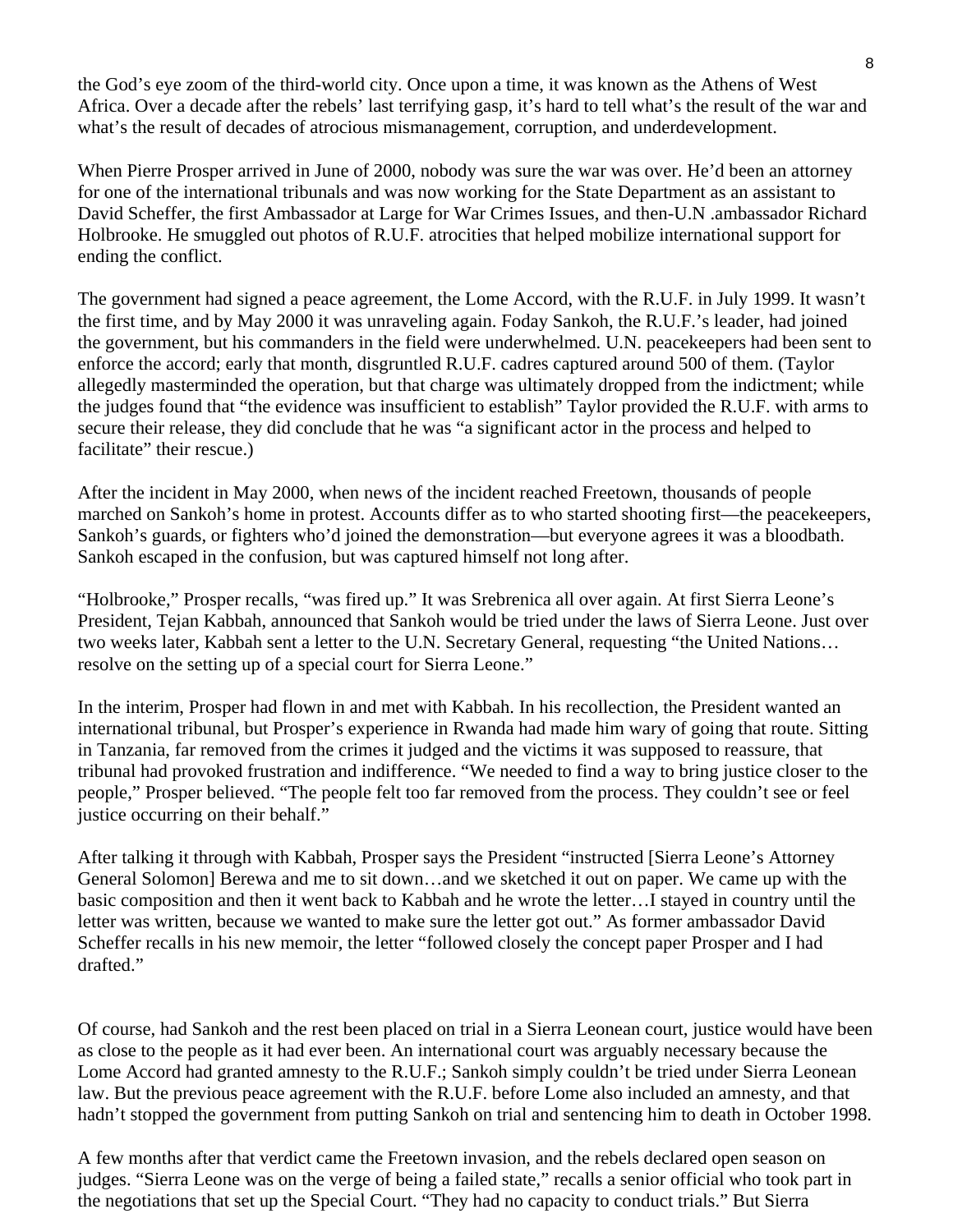Leonean judges were appointed to the bench, and while the International Center for Transitional Justice acknowledged in a 2009 report that the courts were in "a state of decay," the report also noted that "when it came to composing defense teams, a significant number of Sierra Leoneans were chosen as lead counsel."

The court that President Kabbah's letter envisioned was a hybrid tribunal, the first of its kind. It would draw on both international and Sierra Leonean law, and both national and international judges would preside. In the negotiations that followed over the next few months, the Sierra Leoneans and the U.N. secretariat lobbied the Security Council to empower the Court to go after those who bore the "most responsibility" for the crimes committed during the war, to grant it authority under Chapter 7 of the U.N. charter, and to fund its work through assessed contributions by the U.N.'s member states. The Security Council was unimpressed. The Sierra Leoneans and the U.N. Secretariat lost on all three counts.

In the end, the Court would try only those who bore "the greatest responsibility," letting commanders like Koker's "ruthless ones" off the hook. "One of the key things that we did is we intentionally did not limit it to Sierra Leone nationals," says Prosper. "There was an effort to do that, and we—the U.S. and others said no because we had Charles Taylor in mind."

Without Chapter 7 authority, the Court was unable to issue warrants or compel states to act on its request; the lack of assessed funding meant it would have to raise its budget from voluntary donors. As a hybrid, the Court was a disappointment. It has made few references to Sierra Leonean law, and the Sierra Leonean government actually nominated international judges for some of the minority of seats it was granted on the bench.

According to the senior official, the Security Council "didn't want assessed funding because they didn't want another Yugoslav tribunal. They wanted a narrow formulation of the jurisdiction, because the narrower the formulation, then of course the fewer indictees, and the fewer indictees, then the fewer trials."

They got what they were after. The Special Court for Sierra Leone has dispensed justice at a fraction of the price of the Yugoslavia and Rwanda tribunals, which cost over \$300 million and \$245 million respectively for 2010 – 11, long after their peaks. Most years the Special Court gets by on about a tenth of that sum. Close to half its funding has been provided by the United States, but the court has still been chronically short of cash, often only three months away from shutting down.

"The enthusiasm for international criminal courts had considerably waned," recalls a former U.S. diplomat who dealt with the Court during the Bush era. The president set the tone early on, when he erased Clinton's signature from the treaty establishing the International Criminal Court. Nor had Clinton been particularly enthusiastic about the I.C.C., only putting his name down on the last possible day before he left office, and only after intense negotiations to limit its authority. "The U.S. was not in favor of the I.C.C.," says the former U.S. diplomat. "Anything we were in favor of was viewed as an alternative."

In an interview for this story, the Special Court's first registrar (essentially a chief administrator), Robin Vincent (who died in June 2011), said that "There were those states… who while saying they supported the ideals of the Special Court for Sierra Leone were not prepared to put any money in because of the American contribution." Vincent was told: "The U.S. hasn't signed up to the I.C.C., so therefore we don't want to be seen to be in bed with them." As he recalled, "I was never able to tell…whether that was a convenient excuse for not contributing or whether it was a genuine one."

The I.C.C. finally came online in July 2002. The U.S., after calling so loudly for accountability in Sierra Leone and Liberia, scrambled to sign "bilateral immunity agreements," exempting its own people from prosecution. In March 2003, President Kabbah signed on the dotted line. A month later, the Overseas Private Investment Corporation—an arm of the U.S. government—provided \$25 million in desperately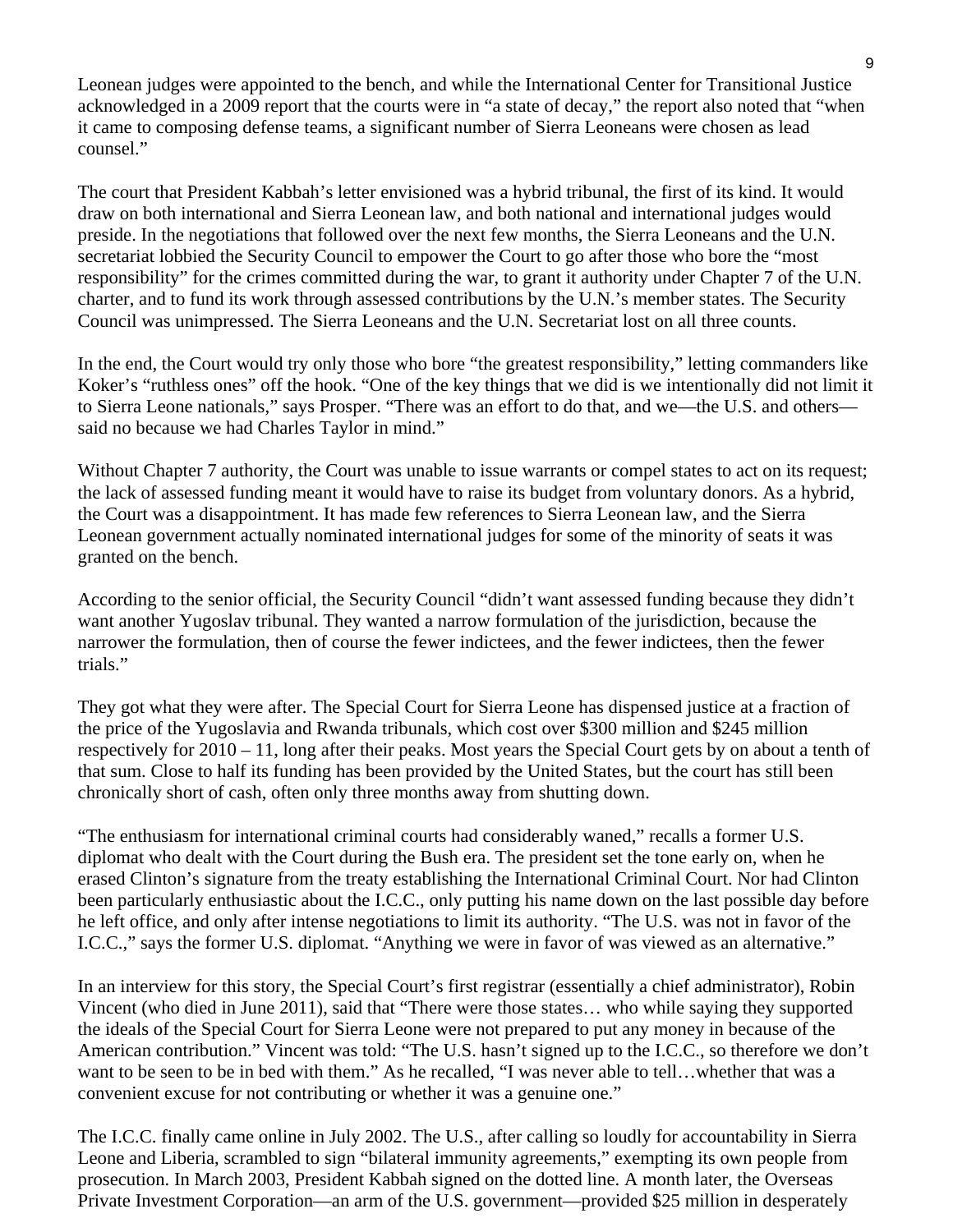needed financing for the rehabilitation of Sierra Leone's rutile mines (ravaged by the R.U.F. during the war, allegedly at Taylor's suggestion).

Taylor's one lunatic moment on the stand comes out of nowhere on a Thursday morning in late August, 2009. Griffiths is questioning him about his government's arrest of documentarian Sorious Samura and his crew nine years earlier on charges of espionage. Taylor says that the interview Samura had scheduled was "an attempt to kill me." But he goes further: "A major Western intelligence source" informed his government that the camera Samura would use to tape the interview "contained some beam or something that fired at me would, over a period of time, lead to cancer." As Taylor was told: "The camera is going to be your demise."

Griffiths did not follow up. Of course, the source might simply have meant that Taylor was liable to betray himself on film, or that mere reporting was more of a threat to his rule than any rebellion. Then again, Fidel Castro has claimed that in 1971 the C.I.A. designed a camera with a gun inside to take him out. In 2001, two men posing as documentary filmmakers assassinated Ahmed Shah Massoud in Afghanistan; their camera was packed full of explosives (Taylor would later claim he'd been briefed about this, although it occurred a year after Samura's arrest; the prosecution seized on that as evidence of perjury). Cancer-beams aside, the claim wasn't quite as crazy as it might seem. Or maybe it was simply an attempt to stoke Taylor's paranoia. It was one of the few hints of the Taylor so often portrayed in the international media: a man enthralled by superstition and dark portents.

When the prosecution finally got its shot at cross-examining him two-and-a-half months later, they aimed straight for the camera. Ordered to name the intelligence source, Taylor barely breaks a sweat; he doubles down and fingers the Americans and the French, effectively neutering the line of questioning. It's a masterful parry. Even with his back to the wall, Taylor is at the top of his game.

The Accra International Conference Center was packed. It was June of 2003, and Ghana was hosting peace talks between Taylor's government and the major rebel group threatening to bring it down, Liberians United for Reconciliation and Democracy (LURD). None other than Taylor himself was to address the opening session. Back in Liberia, LURD was marching relentlessly toward the capital.

Taylor was supposed to take the stage at 11:00. By noon, he still hadn't turned up. That morning, almost 1,000 miles away in Freetown, Prosecutor David Crane had unsealed what, until then, had been a secret indictment of the Liberian president. "The evidence," Crane declared, "led unequivocally to Taylor." Interviewed for this story, Crane said he intended "to bring down and embarrass Charles Taylor in front of his peers. To let the people of West Africa know that at the stroke of my pen I could bring down the most powerful warlord in Africa. And to let the world know that Charles Taylor was using the peace process as a delaying tactic."

Finally, Taylor appeared. As he took to the podium, the LURD delegation, emboldened by the indictment, walked out. There would be no peace in Liberia in the weeks to come.

Back at the hotel where Taylor and the Liberian delegation were staying, people wept openly and packed rapidly. One Liberian, a local chief traveling with Taylor's entourage, pulled aside Lewis Brown, previously Taylor's Foreign Minister and at the time one of his chief negotiators. "There was urgency in his voice," Brown recalls. "He said to me: 'What is this we're hearing? They're saying we should arrest the President?' I said, 'Yeah, they asked the Ghanaians to arrest the President.'" The chief paused, then asked, bewildered: "Do they know he's President?"

The Ghanaians didn't arrest Taylor that day. Instead, they put him on a plane and flew him back to Liberia. Ghana's president, John Kufour—along with South Africa's Thabo Mbeki and Nigeria's Olesegun Obasanjo—had worked hard to coax Taylor out of Liberia. In a leaked diplomatic cable, Obasanjo tells U.S. officials he was "insulted" by the unsealing of the indictment.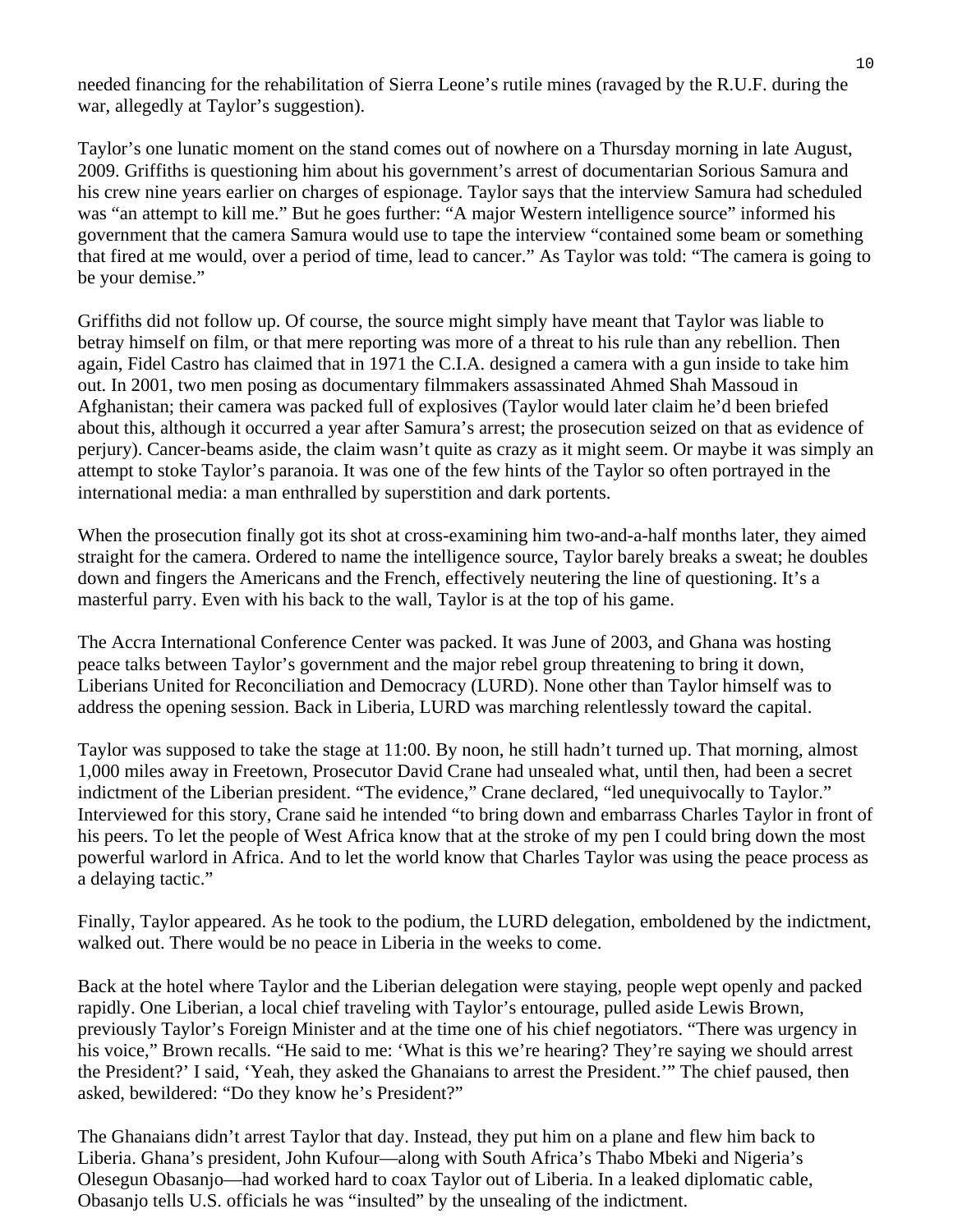In the weeks that followed, Monrovia was wracked by fighting so intense Liberians referred to the battles as World War I and World War II. Many sought shelter near the U.S. Embassy, hoping the U.S. would protect them. On July 20, the rebels shelled the area, leaving 19 dead and another 60 wounded. The survivors piled corpses outside the Embassy in protest. President Bush ordered three warships to Liberia, but they simply sat offshore (not the first time the U.S. had tried this tactic in Liberian history). On August 7, peacekeepers intercepted a shipment of arms bound for the government's forces. Four days later, Taylor went into exile.

"I think all of these Courts that have a role in ongoing political situations, ongoing conflicts, inevitably play a political role in terms of how those conflicts might be resolved," says the former U.S. diplomat. "And they can very easily pour gasoline on the fires." The exterior of the ICC. Photos by Nicholas Jahr.

Recent history is distressingly rich with examples. In Guinea, after former junta leader Dadis Camara's Red Berets brutally suppressed an opposition rally in September 2009, human rights groups demanded accountability. Secretary of State Hillary Clinton declared that the perpetrators "should not be given any reason to expect that they will escape justice." Two months later, Dadis was shot in the head by a close aide afraid he was going to take the fall, and Guinea teetered on the brink.

In the Cote d'Ivoire, Laurent Gbagbo refused to accept his defeat in the November 2010 presidential election. When his Republican Guard opened fire on protestors, both the European Commission and France's President Nicolas Sarkozy invoked the International Criminal Court. Gbagbo dug in deeper, and eventually had to be hauled out of a bunker by French and opposition forces.

In Libya, Gaddafi's indiscriminate slaughter of protesters earned the distinction of being the second situation ever to be referred to the I.C.C. by the U.N. Security Council. Three weeks later, Taylor's old sponsor was declaring



that armed resistance in Benghazi would be shown "no mercy" and the bombers were taking off. Taylor couldn't have been far from Gaddafi's mind.

Lewis Brown says that before the indictment was unsealed, he had already met with "Western leaders"

and confirmed that "President Taylor was ready to leave." who were battling the government, whatever reasons they Once the indictment was made public, "I saw the forces had, as being given a shot in the arm...It was like overturning everything that could possibly come out of the peace initiative. How would they arrest President Taylor?"

Across the table was Kabineh Ja'neh, then LURD's chief negotiator and now an Associate Justice of Liberia's Supreme Court. "I have no doubt in my mind that President Taylor was in his last days, with or without the

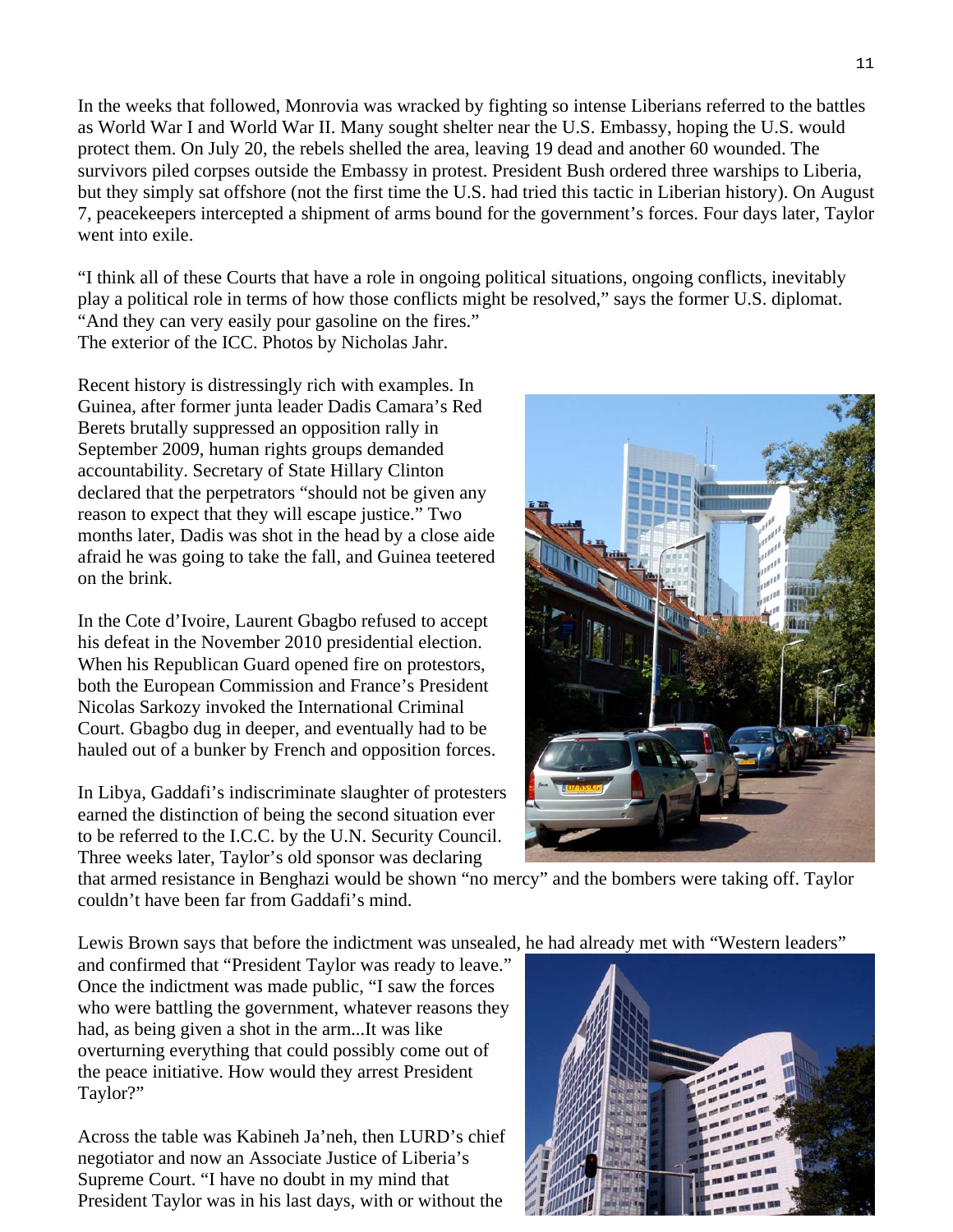indictment," he says. However, he believes that without it, "the fight would have lasted much longer. President Taylor was not the kind of person that would just walk away." After all, Taylor had repeatedly used peace processes to his advantage before; Liberia's factions had negotiated 13 different deals between 1990 and 1996, often little more than opportunities to regroup and rearm.

But that day in Accra, nobody knew what to expect. In the words of another member of Taylor's entourage (granted anonymity due to fear of reprisal), when Taylor finally turned up at the hotel, "the air conditioner was on, but he was sweating."

For two months in 2003, Moses Blah was president of Liberia. These days, he keeps a lower profile. Head to Red Light Junction, the major intersection on Monrovia's outskirts, leave the main road for a dirt track and follow that through the scrub for another 10 minutes or so, and you'll find Blah's compound. From the turret above the gate, a couple of Nigerian UN peacekeepers eye the road.

Inside the walls sits Blah's two-story home, modest by American standards. Off to the right, the unfinished foundations of a couple of buildings are slowly being overtaken by the grass; a cow or two wander the grounds.

Blah was one of the original members of Taylor's National Patriotic Front of Liberia, and eventually became his Vice President. When Taylor stepped down, he stepped up. He testified for the prosecution in the Hague.

The threats started before he made the trip. Sando Johnson, one of Taylor's associates (and as of this past October, a senator in Liberia), allegedly said Blah and his family would be killed if he wasn't careful. After Blah returned, he says signs were posted on his door, and that of his brother: "The Blah family...they will slaughter them. They will burn my house. My house will turn to ashes." A week or so after he testified, Blah says a group of about a half-dozen men tried to break into his compound through a small gate in the back. Interrupted by his security detail, they fled. More than a year later a grenade was discovered nearby.

Of the prosecution's 91 witnesses, 23 were granted some degree of protection on the stand: a screen preventing them from being identified, for example. Four testified entirely in closed session (meaning their evidence is unavailable to the public). The judges shot down 13 more requests for prosecution witnesses to testify in closed session; Blah was one of them. Seven of those witnesses stayed home.

The defense argues that those who showed up were drawn by a free trip to the Hague and the impressive sums of money the prosecution paid out. One defense witness testified that he raked in \$30,000 U.S. from the prosecution. Some witnesses seem to have been reimbursed for lost wages despite testifying they were unemployed. One witness received a little less than the equivalent of \$900 U.S. for "miscellaneous" expenses; he admitted on the stand he used it to pay for computer courses in Freetown. Another witness walked away with a year's worth of rent payments from two separate offices at the Court.

Other benefits have followed as well: the testimony of Foday Lansana, one of the prosecution's most important witnesses, won him an early release from prison. One defense witness claimed he was offered \$90,000 by a prosecution investigator to testify he had carried diamonds from the R.U.F. to Taylor. Blah himself received more than \$13,000 in just over a year, much of which went to medical treatment.

"I didn't go there for money," Blah insists. "I only went there because I went to say the truth."

In the end, Blah chose to testify openly, and he wasn't the only witness to do so whose testimony was met with threats. The family compound of another witness was invaded by several unknown men; before the police scared them off, the invaders told those present they'd all be killed. Several days later a leaflet was found in the yard repeating the threat.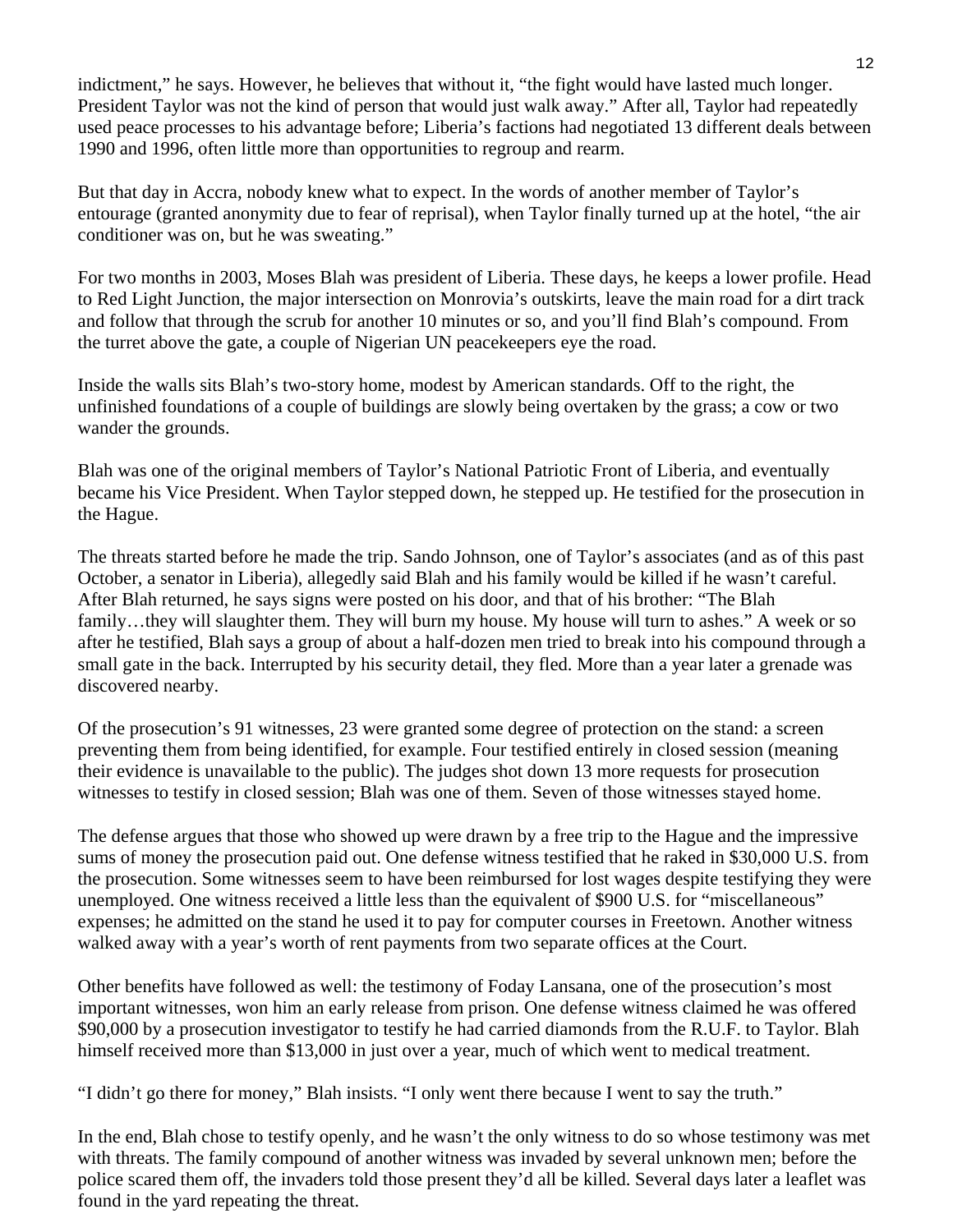Just a month after he testified, Blah says the guards provided by the Special Court were gone. "The Special Court has cut the payment and support for security to me," he says. "I no more hear from them. They don't care anymore, after I testified. Maybe all they wanted was for me to testify." Next, the government cut his security personnel from three to a single unarmed guard. He checks his blood pressure twice over the course of the interview. "Yes, I'm worried," he says. "What happens when the Nigerians leave? Where will I be?"

After Taylor was forced into exile, the Nigerians extended their hospitality to him as well, and he lived under something like house arrest in a villa in Calabar. Back home a transitional government took power, elections were held, and Ellen Johnson Sirleaf became the first woman to be elected head of state in Africa. (After years of denials, Sirleaf admitted in her 2009 autobiography that she raised funds for Taylor in the early days of his rebellion.) In the first month of her presidency, more than 300 Liberian and international human rights groups wrote her a letter calling for her to request that Nigeria hand Taylor over to the Special Court. "We want to see it as a secondary issue," she replied, "even though it may be of utmost concern to the international community."

Six weeks later, she signed off on a formal request for Taylor's extradition. "It was a high-level discussion" between the U.S. and the president's office, says a senior Liberian diplomat, "and we didn't ask questions. We just know from what the president explained, that she had to do it, and in her best judgment, it was the best thing to be done for Liberia." The request was made public by the U.S. Congress while Sirleaf was in the country shaking the cup; by the end of her visit she'd won pledges of \$50 million in Economic Support Funds directly from the House and another \$25 million from the World Bank (run at the time by Bush appointee Paul Wolfowitz), as well as a promise of further aid from President Bush himself.



*Photo of Moses Blah's compound in Liberia by Nicholas Jahr.* 

The Nigerians, who the U.S. had spent years urging to turn Taylor over, sat on the request for at least a week. On March 25th, they finally deigned to reply with a statement whose dry irony made it an instant classic of diplomacy, informing Sirleaf that "the government of Liberia is free to take former President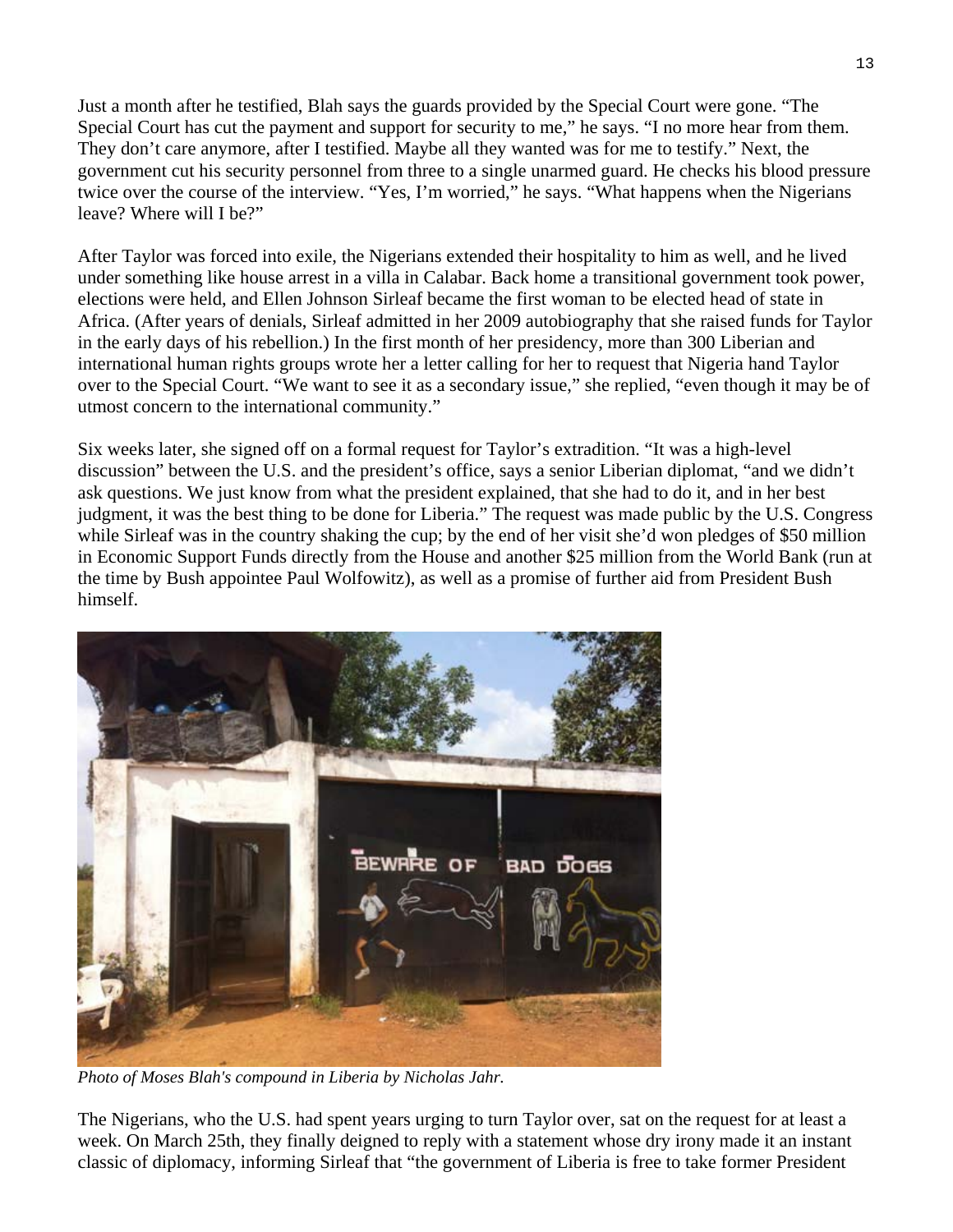Charles Taylor into its custody." Taylor, of course, was four countries away, and Liberia lacked a functioning army or police force.

Three days later, on the eve of a meeting between Nigerian President Obasanjo and President Bush, Taylor "vanished." The Nigerians expressed shock. Twenty-four hours after that, he was stopped trying to cross the border.

The Special Court sits on an 11½-acre site midway up Freetown's hills, perched there like some exotic butterfly that might take flight at any moment. Few Sierra Leoneans ever passed through the maze of security surrounding it; when it came time for Taylor's trial, they never had a chance.

Several Sierra Leonean organizations, the Center for Accountability and the Rule of Law (CARL) among them, filed an amicus brief with the Court arguing that one of the court's other trials presented a far greater threat to the country's security than Taylor's, and that his should remain in Freetown. They called for a public security assessment. They never got it.

Even before the Court's president announced he'd been discussing relocating Taylor's trial with the government of the Netherlands, President Bush told the press that "there is a process to get Charles Taylor to the court in the Netherlands." That process had apparently begun even before Taylor's arrest. The International Center for Transitional Justice reported that "according to a senior member of the SCSL," in October 2005 the U.S. government told the prosecutor: "If you want Taylor it will have to be outside [the region] because it's too destabilizing."

As CARL's Mohammed Suma pointed out at the time, Taylor was held for three months in Freetown without incident. Still, his presence clearly made the Sierra Leonean and Liberian governments nervous; both requested his trial be moved abroad.

"What legitimized the Court was not the statute or the rules of procedure or the laws… or the U.N.S.C. resolution," says Suma. "What enhances its legitimacy is its connection to the people on behalf of whom it's claiming to be working." Relocating Taylor's trial only placed justice further from the people. "Instead, they held the trial in the Hague and started 'justice tourism,'" flying in local advocates and chiefs to fill the seats in the public gallery.

"It was a decision that had to be taken, but it was really regrettable," says Herman von Hebel, the Court's registrar at the time. Besides placing justice that much further away from the people of Sierra Leone, the move to the Hague cost millions. But it was not without its benefits; von Hebel says that "as soon as Taylor was transferred…the willingness of people to come forward as witnesses increased, and in that respect I think it did serve justice."

The courthouse will soon be turned over to the Supreme Court of Sierra Leone. Maintenance costs more than \$1 million U.S. a year. According to a 2009 report by the International Center for Transitional Justice, "The government of Sierra Leone cannot maintain the site of the Special Court for Sierra Leone in its current state."

"It has been demonstrated," stated prosecutor Stephen Rapp after the testimony of the final prosecution witness, "that it is possible to prosecute a former chief of state in a trial that is fair and efficient, even where the indictment covers wide-ranging crimes. We have seen international justice conducted in accordance with the highest standards." Three weeks later, the judges finally determined the charges against Taylor.

The first indictment drawn up against Taylor used wording identical to those of the other rebel factions in Sierra Leone's war. Borrowing from the International Criminal Tribunal for Yugoslavia, Taylor was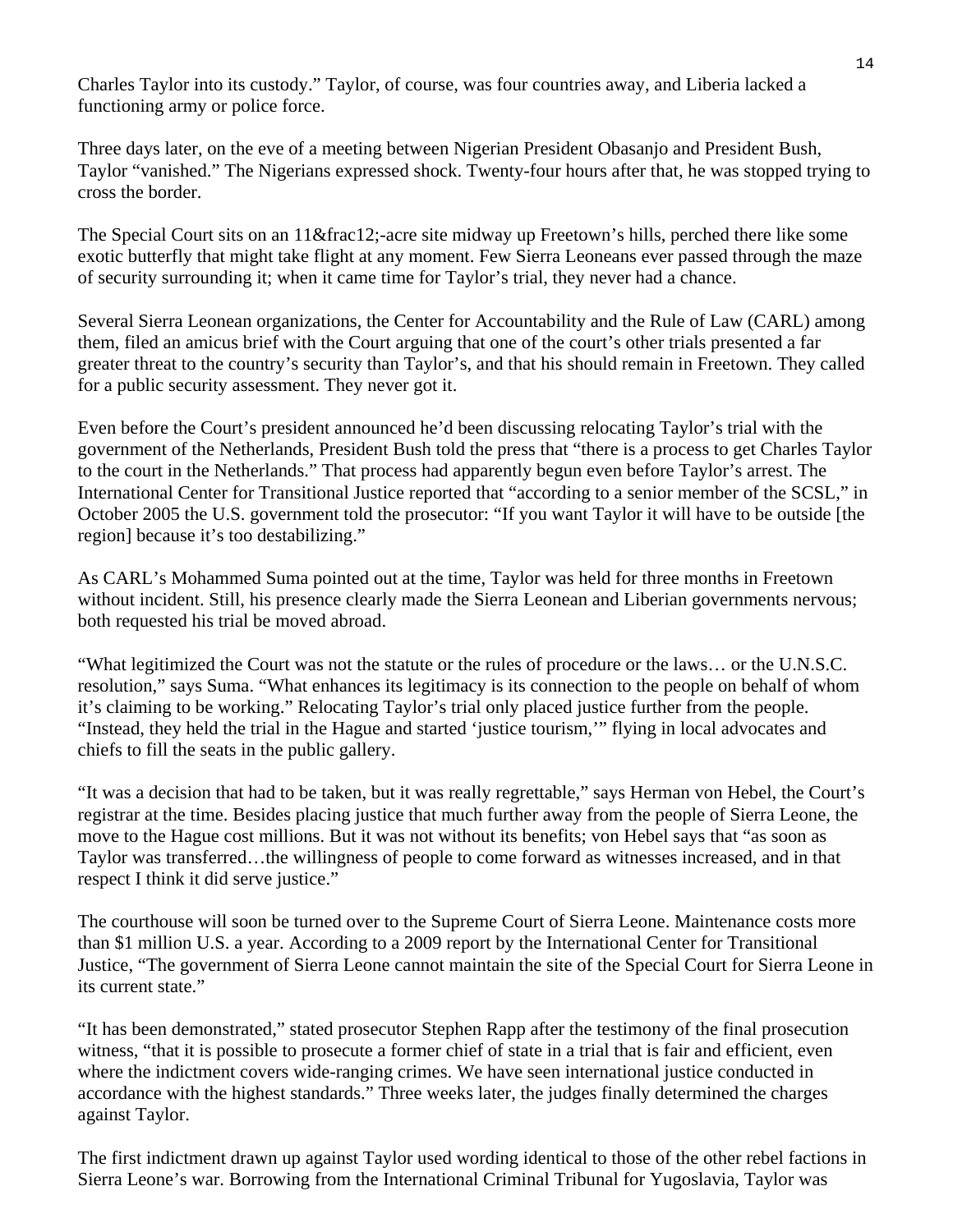accused of participating in a "joint criminal enterprise" (J.C.E.), international law's equivalent of a conspiracy charge.

"The common plan, purpose or design (joint criminal enterprise)," read the original indictment, was "to take any actions necessary to gain and exercise political power and control over the territory of Sierra Leone, in particular the diamond mining areas."

The problem? Under J.C.E., that "common plan, purpose or design" had to be criminal. And besides the slightly ominous ring to "any actions necessary," that could just as easily describe a political campaign as a military one. This was more or less what Taylor's judges ruled in the other trial they presided over.

The amended indictment not only dropped any reference to J.C.E., but arguably failed to explicitly state any common purpose at all. The closest it came was a reference to "a campaign to terrorize the civilian population of Sierra Leone." While the prosecution continued to refer to that plan "to gain and exercise political power," the indictment didn't, and it was the campaign of terror two of the three judges ruled to be the common purpose.

In a dissenting opinion, Justice Richard Lussick found the indictment "obviously defective." Nor was he terribly impressed with the logic by which it had been salvaged, a "brain-twisting exercise" which required stringing together eight disparate paragraphs spread throughout the 34 of the final indictment.

"Not only does [the indictment] fail to specify any common purpose for the joint criminal enterprise," Lussick noted, "it does not mention joint criminal enterprise at all."

In her 2010 report on the trial, War Crimes Study Center trial monitor Jennifer Easterday concluded that "the decision means Taylor sat through the entire prosecution case before he fully knew the nature of the charges against him—an apparent violation of his fair trial rights."

The same month Taylor made his debut on the witness stand, former prosecutor David Crane was making his debut on NBC. The Wanted starred "real operators, in search of real targets": Crane alongside a former Green Beret and a former Navy SEAL, hunting down alleged terrorists, "the worst of the worst" as he put it, tricked out with handheld camerawork and the pseudo-spy-sat subtitles of a summer blockbuster.

Until he was plucked from obscurity by the Bush administration and shoved onto the world stage, Crane had been a senior inspector general in the U.S. Defense Department. He had no courtroom experience. "It was simple Management 101," says Crane, arguing his role was to be more managerial than prosecutorial. "Creating a plan based on the mission you were given, based on the money that you have. It wasn't rocket science."

"All I can tell you about David Crane is…we were not too convinced," says the senior official who was involved in the negotiations establishing the Special Court. Although the UN asked the U.S. for other candidates, the official says the organization was told "'We won't have any other names; this is the guy.' And that was it."

"You could say he was basically imposed by the U.S.," the official recalls. "He was probably not the choice we would have made if we had the possibility of looking at other names. The U.S. was the major donor. And this court wasn't going anywhere without U.S. money."

Both of the prosecutors who followed Crane also have close ties to the U.S. Stephen Rapp had been a district attorney in northern Iowa, and he is now the Obama administration's Ambassador for War Crimes. The current prosecutor, Brenda Hollis, began her legal career as a prosecutor for the U.S. Air Force (she then became a senior trial attorney for the International Criminal Tribunal for Yugoslavia). Taylor and his attorney have continually maintained that his prosecution is political.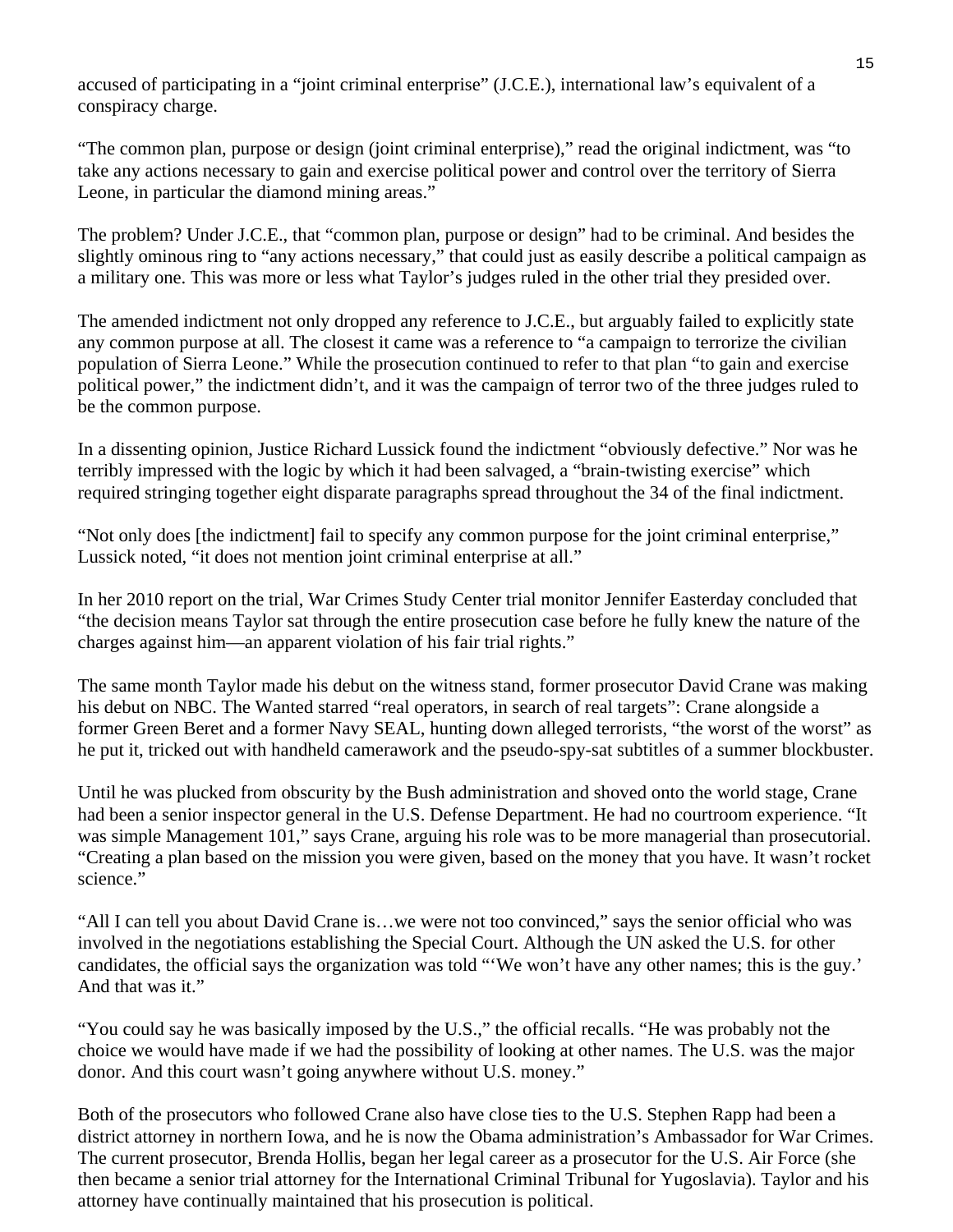Crane took to describing the conflict in made-for-TV terms. In 2006, the International Center for Transitional Justice reported people in Freetown thought he "sounds like George Bush." His opening statement in the R.U.F. trial conjured "a tale of horror, beyond the Gothic into the realm of Dante's Inferno," home to Taylor's "evil spawn," "the commanders of an army of evil." They were "the handmaidens to the beast" ("the beast of impunity," that is). He charged all the Court's indictees with acts of terrorism, and repeatedly linked Taylor to Al Qaeda.

His zeal had consequences no one expected. In his letter to the U.N., President Kabbah had requested a court that would "bring to credible justice those members of the Revolutionary United Front (R.U.F.) and their accomplices." Crane went after everyone.

When the A.F.R.C. overthrew Kabbah's newly-elected government in 1997, Kabbah turned to local militias, the Civil Defense Forces (C.D.F.), commanded by Chief Sam Hinga Norman, to fight back. Even the former British High Commissioner for Sierra Leone, Peter Penfold, referred to Hinga Norman as a "hero." Crane indicted him and two other men as the C.D.F.'s leaders.

At the time of his arrest, Hinga Norman was serving as Deputy Minister of Defense in Kabbah's government. Finding people who will tell you Kabbah lost the 2007 election as a result isn't hard.

"This whole idea of international human rights law is still very new to the ordinary man, and they could not understand that," says Bernadette French. "I'm sure even the Sierra Leonean government did not think for a split second that Chief Hinga Norman would have been indicted, otherwise I'm not sure the President himself would have called for the establishment of the Special Court."

Sierra Leone's Truth & Reconciliation Commission found that the C.D.F. "played a vital role in defending the nation," but "was itself responsible for considerable violations and abuses of human rights." Norman's co-defendants were found guilty. Hospitalized for surgery on his hip, the chief himself died six months before the verdict.

The Wanted was cancelled after two episodes.

Much to the disappointment of the press, Naomi Campbell made it through her testimony without hurling a phone at the help. The notoriously mercurial supermodel seemed anything but, determinedly and skillfully avoiding making the connections the prosecution wanted to hear. That at a September 1997 party at Nelson Mandela's place, she'd spent the evening flirting with Charles Taylor; that at the end of the night he'd given her diamonds. By the end of her testimony, the prosecutor's questions became so aggressive that the judges actually admonished her that she could not treat her own witness as hostile.

The prosecution had actually rested their case more than a year before Campbell testified. In the end her evidence took up a scant three paragraphs of the 1,274 of the prosecution's final brief.

Campbell actually seized the spotlight away from one of the most important witnesses the defense called to testify: Issa Sesay, the former interim leader of the R.U.F.. Sesay was appointed the R.U.F.'s leader after Foday Sankoh's May 2000 arrest. Exactly who made that appointment was argued at trial; the prosecution claimed it was Taylor who promoted him, while the defense claimed Sesay was chosen not by Taylor alone, but by the group of West African leaders who were mediating the conflict. Sesay himself says it was Nigeria's President Obasanjo who "brought about the idea" (though a May 2001 State Department cable casts some doubt on this claim, reporting that Obasanjo "had not been impressed with Issa Sesay").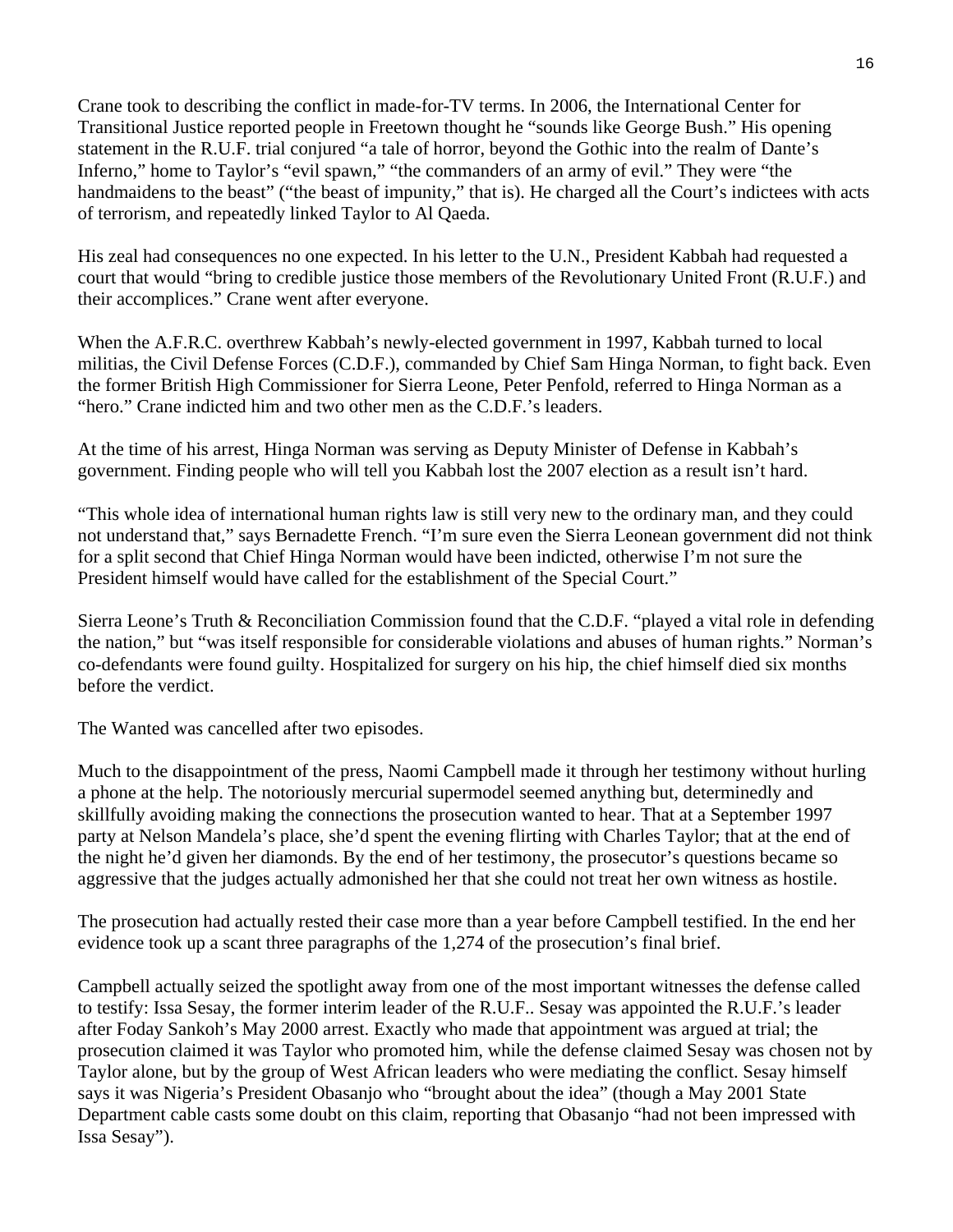When he was arrested Sesay sobbed, "Is this the peace I signed for? Is this the peace?" Sesay was convicted of murder, rape, enslavement, and recruiting child soldiers, among other highlights. He got 52 years, two more than Taylor. It's the highest sentence meted out by the Special Court.

A 2008 report by the War Crimes Study Center speculates that the prosecution may have been trying to flip Sesay, or at least to use the possibility to get him talking after his arrest. The investigators who interviewed Sesay once he was in custody repeatedly failed to explain his rights and deprived him of a lawyer; over a thousand pages of interview transcripts were ruled inadmissible as a result. On his last day on the stand, he declared, "I have nothing to gain." It's still hard to imagine he has much love for the Court.

According to the prosecution, the diamonds Taylor was allegedly doling out in South Africa were payment for a major arms shipment for the R.U.F.. Sesay denied Taylor had any role in the deal (he claims Gaddafi kicked in \$2 million). He denied Taylor had any role in the R.U.F. whatsoever. For that matter, he denied that by the time of the Freetown invasion there was much of an R.U.F. for Taylor to command; there were so many schisms among the leadership that "the R.U.F. was not thinking as one during that period and did not have a single command structure."

But the media didn't stick around for Sesay's return to the stand after Campbell's star turn. "If we had not called her, people would say 'Why did you not call her?'" says an attorney for the office of the prosecutor who wasn't authorized to speak on the record. "It would have made no sense not to. We had to. It's an obligation."

"I just thought they wanted some publicity," says Mohammed Suma of Freetown's Center for Accountability and the Rule of Law. "This would get the donors to become interested again. It doesn't carry much weight. It's unfortunate that we were only able to gain the attention of the international community and the international media through that."

Campbell's cameo won the court as much if not more coverage than it had received since the trial began. The New York Times published almost as many stories on her testimony as it had on the entire trial up to that point (and the paper has published more stories than most).

But the media heat served another purpose. During the trial of the leadership of the civil defense forces the militia that President Kabbah relied on to restore his government—the attorney for Chief Hinga Norman, the militia's leader, attempted to subpoena the president. Sierra Leone's Attorney General shrugged it off. In their filing on the motion to subpoena Campbell, the defense warned: "The Trial Chamber should be cautious about issuing an order that may not be enforceable." Proving that it could compel Campbell to testify—without a state enforcing the order, much less a police force—the Court demonstrated its power. And in a culture obsessed with celebrity, what better subject to demonstrate it with than a supermodel.

Eventually, the I.C.C. had to take its courtroom back. For the last months of the trial, the Special Court held session in the Special Tribunal for Lebanon. The courtroom's grey paneled walls feel like an asylum; reportedly the building was once used by the Dutch Secret Service, and this was their basketball court. The public gallery is on a balcony overlooking the courtroom; witnesses sit directly below its edge. It's more or less impossible to see them without watching one of the four flat-screen televisions mounted overhead, your attention inevitably channeled away from what's occurring right before your eyes. From above, Taylor looks subdued, his hair thinning on top. He sits quietly throughout the prosecution's closing argument, showing no reaction.

This is something of a feat. The day begins with Courtenay Griffiths declaring: "We feel it is our professional duty to withdraw." After the defense rested its case, the WikiLeaks started flowing. The defense requested, among other issues, that two cables be admitted into evidence. By the time the moment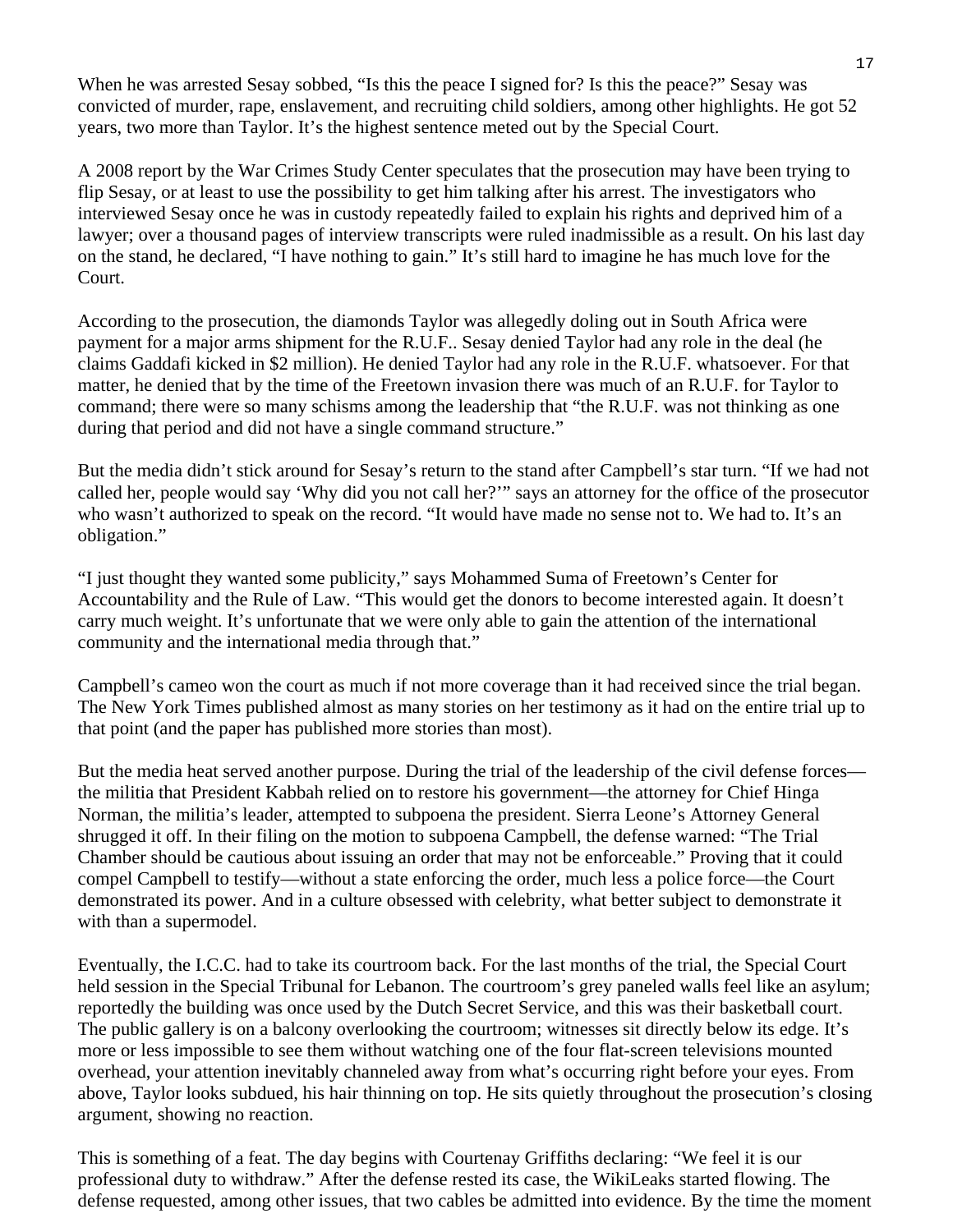to submit final briefs arrived, the judges still hadn't ruled on the matter. So Griffiths and his team requested more time to prepare the final brief, time a majority of the judges denied them. Dissenting from the majority, Justice Julia Sebutinde of Uganda cautioned that "to ultimately strike out on a procedural basis his Final Trial Brief that essentially contains his defense to the charges in the Indictment is to deny him his fundamental right to defend himself."

Eventually, the two cables were admitted into evidence. The latter of the two, dated April 2009, recounts discussions between the State Department and the Court's administration concerning the latter's funding, the sort of discussions that had to happen by design. In a separate cable dispatched a month earlier, the U.S. ambassador to Liberia advises that "should Taylor be acquitted in The Hague or given a light sentence, his return to Liberia could tip the balance in a fragile peace. The international community must consider steps should Taylor not be sent to prison for a long time. We should look at the possibility of trying Taylor in the United States." She goes on to write that "all legal options should be studied to ensure that Taylor cannot return to destabilize Liberia."

To the defense, this was clear proof that Taylor's prosecution was political. To the prosecution, it was clear proof "that this court operates independently."

Finally, Griffiths walks out. And there is a moment, in which Taylor glances after him, rises from his seat, and then spreads his arms, palms out, uncertain of whether he should go. The camera doesn't seem to catch it, and for a brief instant, it's as if we've had a glimpse behind the scenes, and what we're seeing is just a 65-year-old man at the mercy of much larger forces. You have to remind yourself of his former powers. And then he returns to his seat.

Taylor sits, eyes downcast—though you can never be sure if it isn't a trick of the camera angle—as his sentence is read. Seated in the fourth row behind his defense team, he seems almost marginal to the proceedings. For more than a half hour, Justice Lussick runs through the mitigating and aggravating factors considered by the judges. The camera slowly settles into alternating close-ups of him and Taylor, as if they're being pressed into a duel in which neither is interested. They've dissolved into their roles.

Finally Lussick invokes "a new era of accountability," and asks Taylor to rise. The camera cuts to a long shot of Taylor when you want a close-up, and then back to Lussick. Fifty years. Taylor will die in prison.

Appeals, from both sides, seem inevitable. The verdict was still hailed in most quarters as a victory for the rule of law, a step toward the end of impunity. What went unmentioned in the majority of the coverage is that while the judges found Taylor guilty of helping to plan some of the R.U.F.'s most terrifying offensives, they refused to find him guilty as part of a joint criminal enterprise, much less of enjoying superior responsibility over the R.U.F.. Instead, they found him guilty only of the lesser charge of aiding and abetting the rebels' crimes.

As Griffiths pointed out in his last turn at the mic, the same charge could be leveled against Tony Blair, whose government armed Sierra Leone's Civil Defense Forces (and violated a UN Security Council resolution in doing so). The United States has a long history of backing one rebel group or another to achieve its goals abroad; in his recent memoir about his time reporting on the last phase of Liberia's civil war, James Brabazon finds it likely that the U.S. trained the rebels who helped force Taylor from office. It's hard not to suspect that what sets Taylor apart is that he was the president of a minor, impoverished African state.

Having unleashed Taylor upon the world, intentionally or unintentionally, the U.S. eventually set out to remove him from the stage. It shepherded the establishment of the Court, effectively appointed almost every one of its prosecutors, and worked to secure Taylor's arrest. As regime changes go, this was far less bloody than Iraq. Thus, it may prove to be a turning point in enforcing the rule of international law. Or it may prove to be the moment after which that prospect ceased to be credible.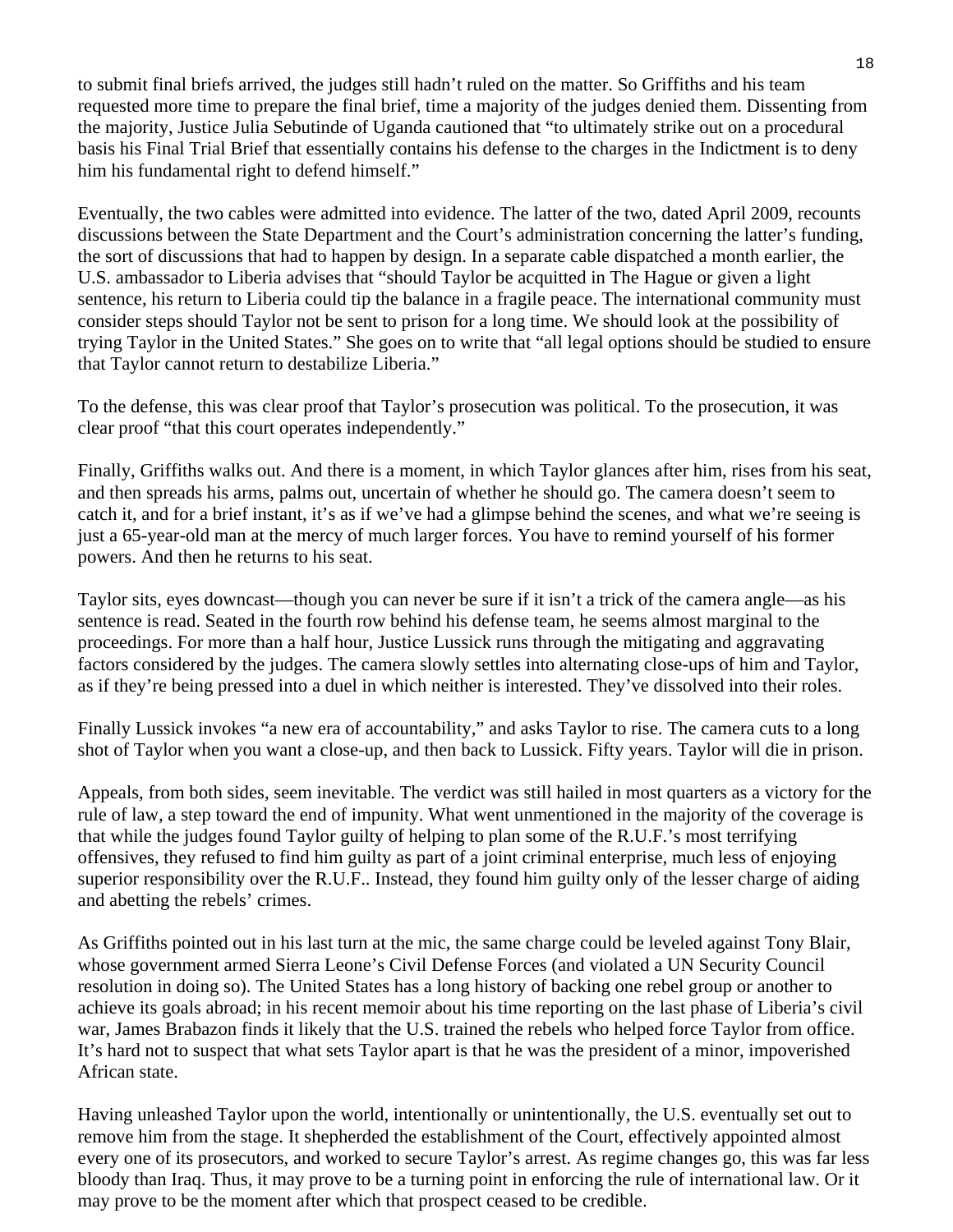#### **DR Congo warlord Thomas Lubanga sentenced to 14 years**

Congolese warlord Thomas Lubanga has been sentenced to 14 years in jail for recruiting and using child soldiers in his rebel army in 2002 and 2003.

He was convicted by the International Criminal Court (ICC) in March - the first conviction since the court was set up 10 years ago.

Lubanga had protested his innocence and said he had not supported the use of child soldiers.

But in a unanimous decision, the judges said Lubanga was responsible.

Campaign group Human Rights Watch says more than 60,000 people were killed in the conflict between Hema and Lendu ethnic groups in Ituri, in north-eastern DR Congo.

In June, ICC chief prosecutor Luis Moreno-Ocampo said he was asking for a "severe sentence" of 30 years.

He said the prosecution was requesting a sentence "in the name of each child recruited, in the name of the Ituri region".

The conviction of Lubanga is linked to current unrest in DR Congo.

Rebel forces are advancing towards the country's main eastern city of Goma. They are headed by Gen Bosco Ntaganda, who is also wanted for war crimes by the ICC.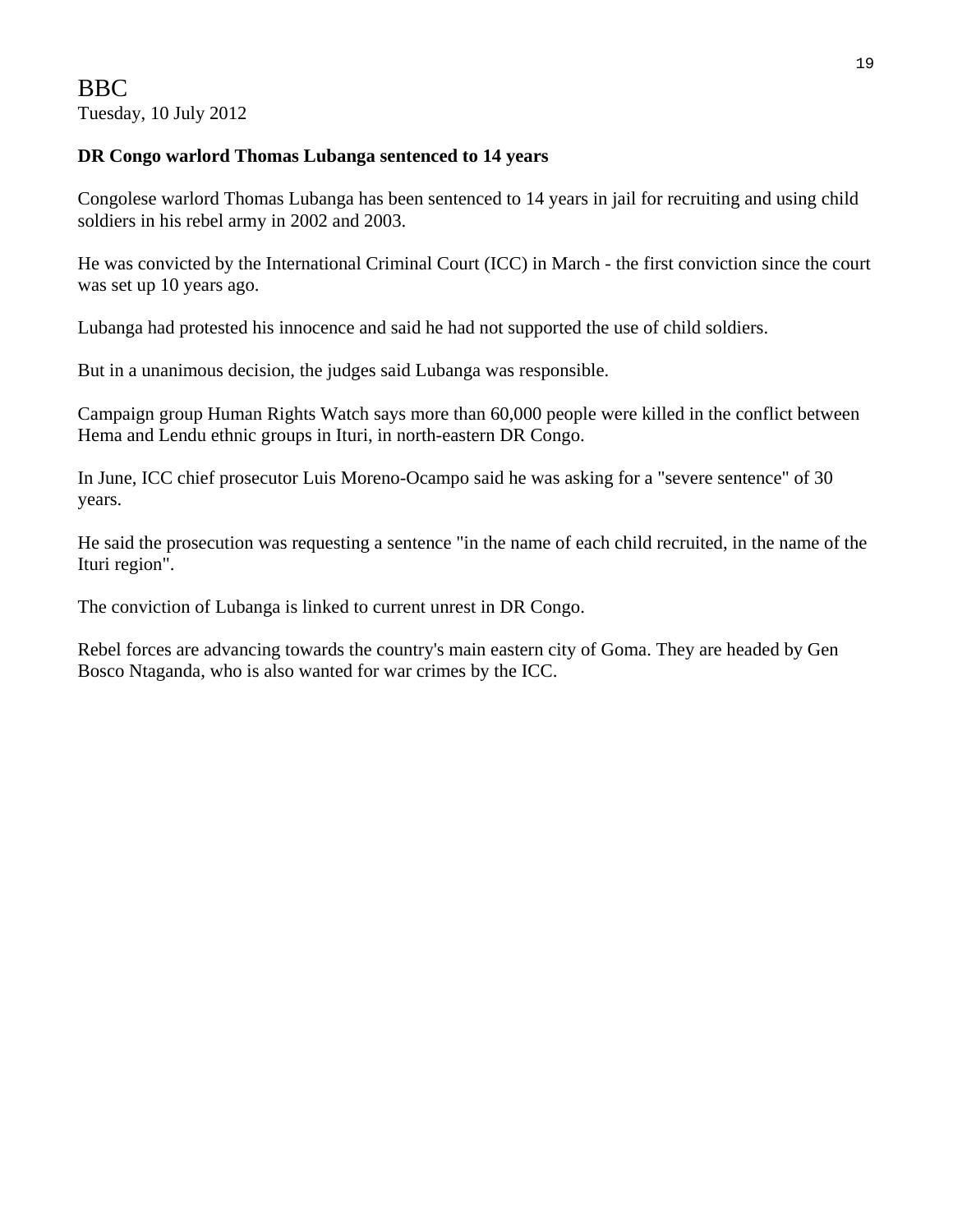## Jewish Journal

#### Thursday, 5 July 2012

http://www.jewishjournal.com/world/article/teshuva\_in\_liberia\_moving\_from\_ruin\_to\_reconciliation\_201 20705/

#### **Teshuva in Liberia: Moving from ruin to reconciliation**

#### by Rabbi Sharon Brous



Rabbi Sharon Brous with some of the women of WIPNET (Women in Peacebuilding Network) in Liberia. Photo courtesy of American Jewish World Service

Sometimes, when you visit a place that is full of so much pain, the stories — and days — begin to bleed into one another.

The stories of the people of Liberia, whose ferocious civil war ended only nine years ago, reveal horrifying trends through 14 years of fighting. Scant memories are shared nowadays of life before the war (not easy, but peaceful at least), many more of the terror as waves of rebel forces pushed their way through the country, massacring thousands and displacing hundreds of thousands, many never to return. There are stories of families torn apart, stories of unthinkable brutality, the constant and consistent terror of violence unabated, the devastation of social structures (all schools and medical centers in the country shut down, the private sector evaporated completely) and desperate food shortages for far too many years.

Yes, all war is devastating, but the war in the West African nation of Liberia was characterized by a particular brutality — perhaps because it was orchestrated by a man with a compulsion toward the obscene, specializing in vicious and pervasive rape of women and girls as young as 3 years old, perpetrated often by boys and young men not much older than their victims. When this war made it to the headlines of the Western press, it was generally because of this noxious detail: the small boys who were abducted and initiated into Charles Taylor's army by being shot up with drugs and forced to commit heinous crimes against members of their own villages — often their own families. This ensured that they'd dedicate themselves wholly to the war effort, having eviscerated all hope of returning home. Later,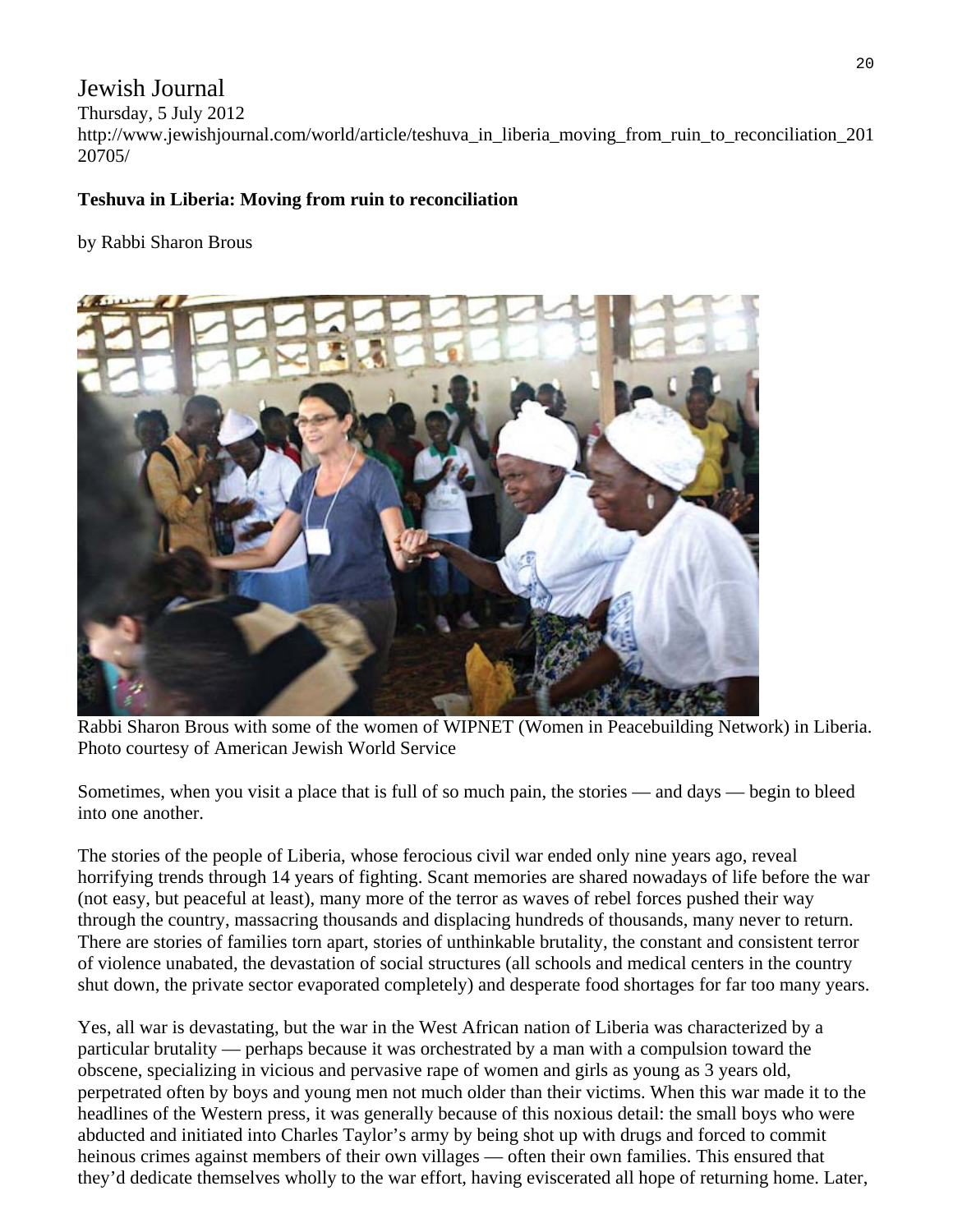this tactic was taken up by Taylor's enemies as well — warlords who attacked the same tired population in their own effort to wrest power from the powerful in Monrovia.

Toward the end of my time in rabbinical school, in the late 1990s, I began to study human rights and conflict resolution in earnest. At the time, Charles Taylor had become president of Liberia and was presiding over the second deadly phase of civil war there, while perpetuating the war in neighboring resource-rich Sierra Leone. Over the course of that decade, two lush and promising African countries were crushed by waves of senseless violence perpetrated against civilians — murder, rape, torture and, especially in Sierra Leone, amputations: arms, legs, breasts, ears. (It was his criminal acts in Sierra Leone that earned Taylor his recent conviction in The Hague, sentencing him to 50 years in prison.) As the fighting raged in both countries, I'd run between Talmud classes to the School of International & Public Affairs at Columbia University to watch video clips of these boy soldiers — some 10 or 11 years old riding around the countryside on the backs of beat-up pickup trucks with their rifles, cigarettes and sunglasses. They clearly had no comprehension of the devastation they were causing, no sense that the atrocities they were committing would take generations to heal. I found myself wondering what would happen to the boy soldiers and their families when the war ended. This question haunted me, and I set out to determine whether the vast Jewish literature on teshuvah — reconciliation and forgiveness — might offer any insight that could help bring healing once the fighting ceased.

After a decade and a half of fighting, the war that transformed Liberia's beautiful countryside into a postapocalyptic nightmare reached a triumphant denouement. In 2003, as the conflict reached a fevered pitch with Taylor's enemies closing in on the capital city of Monrovia, thousands of women came together proclaiming the simple message: "We want peace. No more war." WIPNET (the Women in Peacebuilding Network), a group of extraordinary women led by Leymah Gbowee, who won the Nobel Peace Prize in 2011, wore white T-shirts and scarves and sat in the blazing sun and pouring rain, refusing to move until the men made peace. "We were not afraid," one of the women of WIPNET told me. "Either we will die from war or we will die fighting to make peace." The women stared down generals, warlords and soldiers. Gbowee stood before President Taylor and proclaimed:

"The women of Liberia are tired of war. We are tired of running. We are tired of begging for bulgur wheat. We are tired of our children being raped. We are now taking this stand to secure the future of our children. Because we believe, as custodians of our society, that tomorrow our children will ask us, 'Mama, what was your role during the crisis?' "

And the women prevailed, ultimately bringing down the Taylor regime and disarming the rebels and militias on all sides. In the first free election after the war, Ellen Johnson Sirleaf (who shared the Nobel Peace Prize with Gbowee) was chosen to be the president of the new Liberia — a nation devastated by war and desperate for healing.

I traveled to the region with Ruth Messinger of American Jewish World Service and a small cohort of Jewish thought leaders and philanthropists to see the country in the aftermath of conflict and disarmament. We set out to meet the architects of peace and the leaders of NGOs working toward women's empowerment, social and economic justice, and sustainable development, and to hear perspectives on the possibility of reconciliation. A few years ago, Liberia began a truth and reconciliation process, but it was aborted midcourse when it became clear that high-ranking government officials would be implicated for wartime actions. As a result, talks of reconciliation have stalled, and while Gbowee and some others continue to plead for a reinvigorated reconciliation process, the people I spoke with talked mainly of moving on. "You must forget about it," a young woman whose little brother was shot as he stood by her side, told me through tears. "Otherwise you'll never be able to move on with your life."

"Forgive and forget. It's the only way to start living again," a member of the hotel staff told me.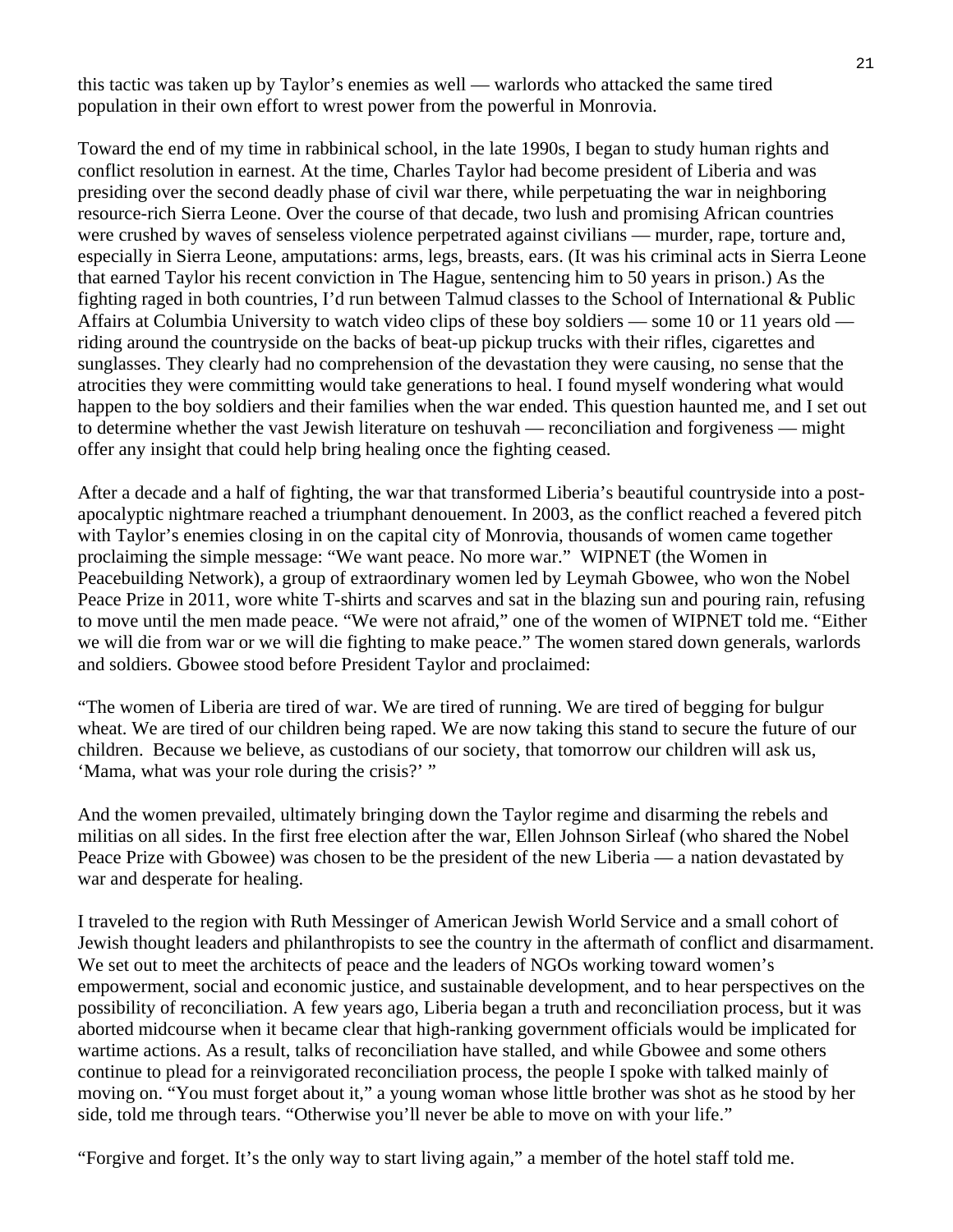"We just want peace," our driver, Mike, said. "Who did what, who didn't do what — it doesn't matter. As long as they're willing to lay down their arms, that's all that I care about."

Forgive and forget? Move on? These words made me tremble every time I heard them. Perhaps it is because of my Jewish bias for justice. The fact is, there can be no justice without, well, justice — which is why I see a reconciliation process as both a spiritual and political necessity. How can a society be rebuilt when the man in the market stall next to you killed your child or raped your sister? And even if it's possible to forgive and forget, is that really a social value?

A true reconciliation process in Liberia presents some serious challenges, not the least of which is the absurdity many perceive in investing money and resources into a lengthy reconciliation process at a time when the country is starving for basic services. Liberia's heath systems were utterly destroyed in war, and there are now only a few dozen doctors serving a population of nearly 4 million people in decrepit and under-resourced hospitals and clinics. Maternal and infant mortality rates are among the world's highest, and children commonly die for lack of basic medical care. (We saw a young girl walking around with an infected open sore on her leg, something that would have been treated easily in the United States. I shudder to think what will happen as that infection inevitably spreads and she loses her ability to walk.) Because all of the schools were shuttered for 14 years, there is now an entire population of 8- to 30-yearolds who do not know how to read or write. The private sector remains virtually nonexistent, and foreign economic investment is often spent to the detriment of the Liberian people, as multinational corporations reap extraordinary profit from the land and sea and share little with the population. Only 2 percent of the country is on the electrical grid, and even in our very lovely hotel in the capital, there was no electricity or running water for much of our stay. And, as President Sirleaf shared with our group, rape remains a blight on the nation — she identifies it as one of the three greatest challenges the country faces. Teenage pregnancy is among the highest in the world; women have little access to contraceptives and therefore tend to have six to 10 children, etc., etc., etc.

And yet, I continue to wonder what chance this country — or any, really — has for recovery if it does not deal responsibly with its past.

It is true that healing takes time, and it may be that in another five to 10 years people will be ready for a reconciliation effort that interests few today. Whether it is implemented now or in a decade, it is clear to me that, for people to recover from the devastation of war, a sincere and robust national reconciliation effort is essential. The rush to move on as soon as arms are put down is understandable, but it fails to adequately address people's deepest wounds, thereby threatening to undermine an already fragile peace. Placing reconciliation, even forgiveness, in the heart of the political arena and making it a national priority can create space for the possibility of healing and rebuilding.

Every conflict is unique, and as a result, there can be no one formula for an effective reconciliation process. What worked in South Africa would not have been successful in Guatemala, Sri Lanka or Northern Ireland. Specific cultural and religious assumptions must be central to the construction of any postwar effort. Nevertheless, there are several elements of teshuvah, the Jewish process of return and reconciliation, that I believe could offer a framework for healing in Liberia and other post-conflict regions. The first is the presumption that transformation is possible, both for an individual and for a society: Who you were in your darkest moment, high on drugs and war, is not who you must forever be. Second, one can choose to engage the enemy with empathy and compassion without diminishing one's own pain or letting the perpetrator off the hook. War is the ultimate in dehumanization; reconciliation is about people beginning to see humanity in one another again. Third, there are certain crimes that are beyond the scope of full teshuvah — complete return — including rape and murder, trademarks of this war, like most. Nevertheless, some things can be done to restore social harmony and help rebuild a country's infrastructure at the same time.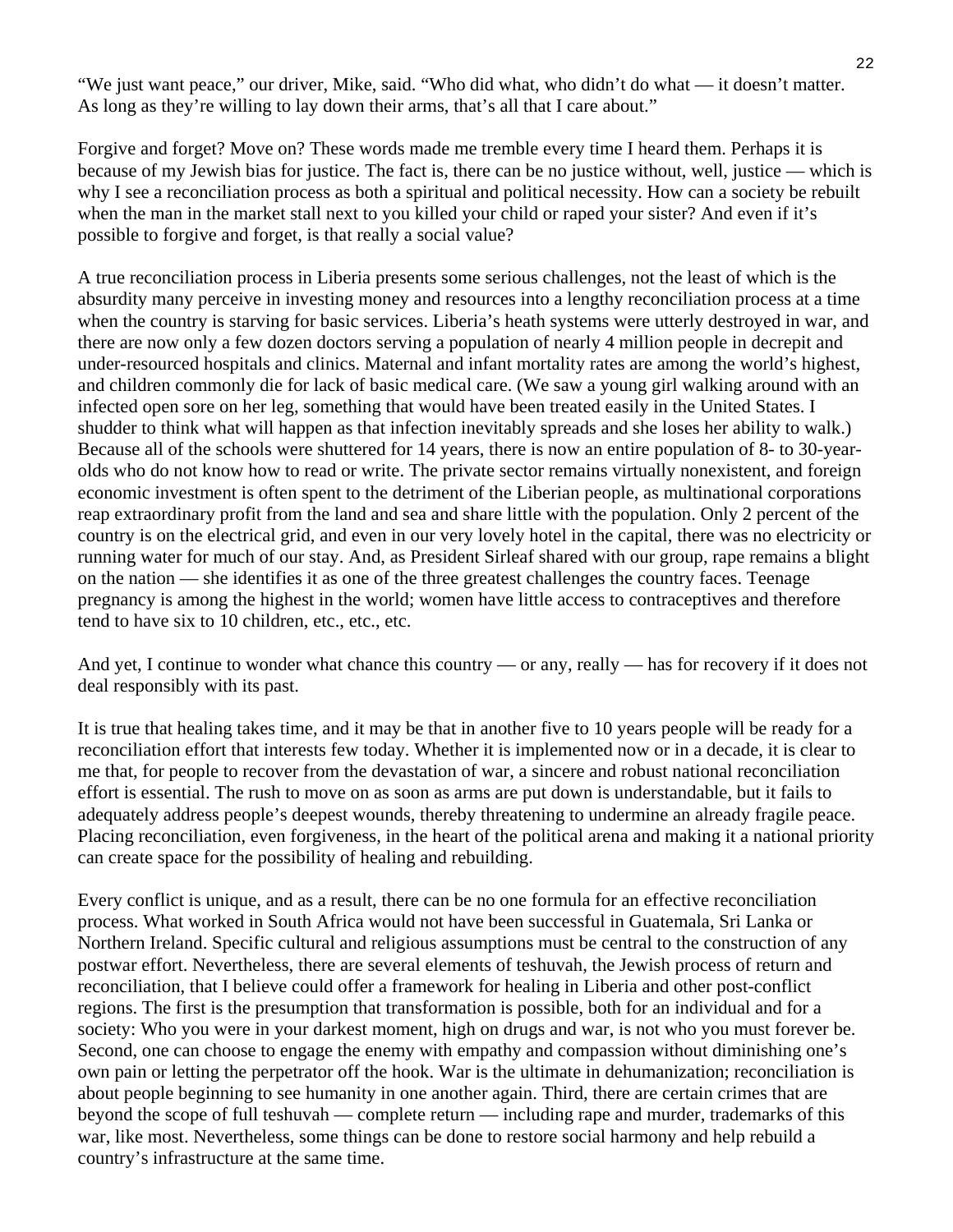Rabbi Sharon Brous is the founding rabbi of IKAR (www.ikar-la.org), an L.A.-based Jewish community working to reanimate Jewish life by fusing spiritual practice and social justice, tradition and soul, piety and chutzpah. This year, she was noted as the No. 5 rabbi in the country by Newsweek/ Daily Beast, and she was listed among the Forward's 50 most influential American Jews three years in a row.



*A group of Liberian children. Photo by Rabbi Sharon Brous* 

What does all of that mean from a programmatic standpoint? Jewish wisdom suggests a threefold strategy for communal or national reconciliation: truth, accountability and memory.

1. Truth. There is a certain irony in the insistence on truthtelling in the aftermath of violent conflict. Marc Gopin, director of the Center for World Religions, Diplomacy and Conflict Resolution at George Mason University, and others who have worked to end intractable conflicts have argued that in order to sign peace agreements, the criminality of the enemy must often be temporarily suppressed. But for a country or community to ultimately heal, the events of the past must be actively uncovered. In a national act of loving validation, communities should come together to speak publicly about their losses and to hear one another's stories. Gbowee writes about sacred exercises she began to hold during the war, called "Shedding the Weight." Small groups of women would gather by candlelight and share their stories of rape and assault, their terror and their dreams. Many people told their stories for the first time in this setting, and it seemed to create an opening not only for healing, but for empowerment and political activism.

2. Justice. Systems must be devised in which perpetrators are held accountable for the acts they committed. As Gbowee has said, boy (and even some girl) soldiers are "damaged children [who] have grown into damaged young people." They need the help of their communities, their nation, to transition from soldiers to productive community members. Rwanda's ambitious multifaceted reconciliation model distinguishes between the masterminds of the genocide (who have been or will be tried by the International Criminal Tribunal for Rwanda) and the foot soldiers, who are tried either in criminal courts or in local gacaca ("on the grass") courts set up around the country. Nearly 1.5 million people have been tried in these courts, designed to help victims learn the truth about the death of their family members and structured to give more lenient sentences to perpetrators who express remorse for what they have done. Safe arenas like these must be created, where perpetrators can hear of the pain they have caused and be guided by local religious and communal leaders toward taking responsibility and expressing regret for what they have done. In Rwanda, after acknowledging wrongdoing, perpetrators go to work draining swamplands and building roads, helping to repair the country they devastated.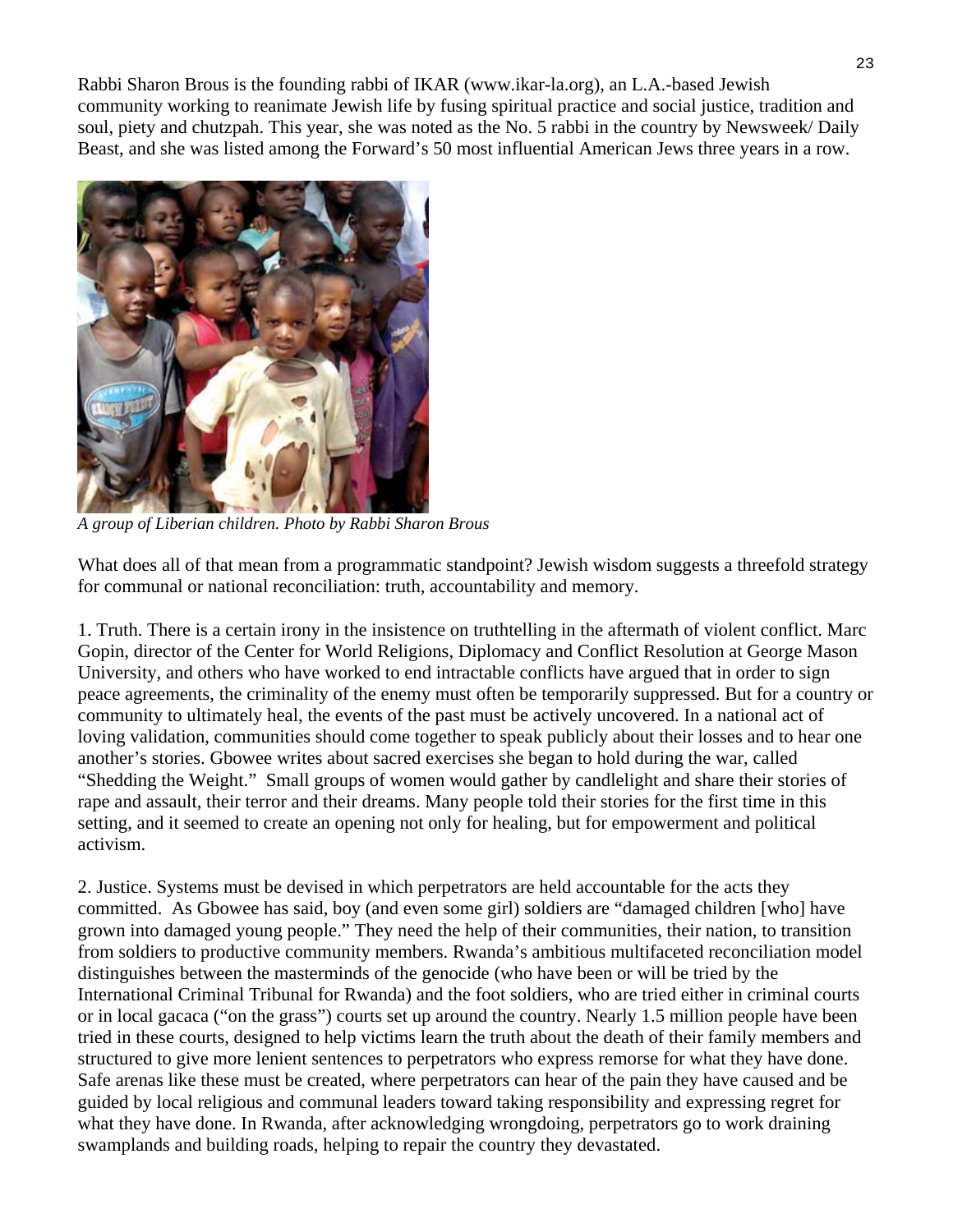3. Memory. Remembering is not about fueling resentment until the opportunity for retribution emerges. Memory — especially of pain inflicted upon our people — is central to Jewish liturgy and ritual; the assumption is that active preservation of memory not only honors those who suffered, but also transforms the consciousness of future generations. Many post-conflict regions have found a need for the creation of designated spaces (memorial structures) and times to remember (national days or rituals of remembrance, like National Sorry Day in Australia or Tisha b'Av and Yom HaShoah).

I understand the challenges of investing time and resources in truthtelling, accountability and the preservation of memory when the people need jobs and food. As one woman from WIPNET said, "We fought for peace, but you can't eat peace." And yet it seems to me that the work of social transformation is essential to the rebuilding of a society, and only with attention to war wounds will a new communal consciousness be formed — one that guides the people in addressing basic problems of poverty, unemployment and education. This will surely take time — any authentic process that undertakes the challenge of social, political and spiritual transformation surely would. There is no quick fix to violence and war — especially war this brutal and unforgiving. But dramatic social change is possible, as evidenced by the relationship between Germany and Israel, which most would have found unimaginable in the aftermath of the Holocaust.

It's true that when you hear so many stories of pain and loss, they tend to blend into one. And yet there are some that, once heard, live in you forever. They change you in some way, push you to rethink all previous assumptions. Cecilia, one of the powerful white-shirted women who made the peace, shared her story with a few of us. She was working in some kind of informal intake set up by the women, hearing stories from men and children after the war. A man approached her and confessed to a brutal murder. Years earlier, Cecilia had been home with her sisters and parents when the rebels stormed their house. She was able to flee, but her sisters were forced at gunpoint to watch their father brutalized, dehumanized and ultimately murdered. She realized, as she now listened to the details pouring out of this young man, that the person he had tortured and killed was her own father. She burst into tears, whispered, "I forgive," and ran away, sobbing. As she told us this story, we all wept and hugged. Afterward, I apologized, worried that we had unnecessarily provoked her to revisit her deepest trauma. "No," she said. "It is through the tears that we begin to heal."

I left Liberia profoundly moved by the strength of the people — especially the women — who continue to fight courageously for peace and the restoration of sanity and dignity in their country. I am proud of the work that AJWS supports on the ground — work that is actually helping to shape history — and touched that while most Liberian villagers have never before met Jews, they know of AJWS' work and know that we are a people that has suffered terribly and has come out believing in the triumph of the human spirit. My prayer is that the spiritual and social needs of a devastated population can come to be seen as political priorities. I hope that Liberians will craft a system of accountability and justice in which truths are told, people called to take responsibility and given a chance to work toward the healing of the country. And I'd like for the mantra forgive and forget to be permanently replaced with reconcile and remember. But until then, at least we'll have our shared tears.

*Rabbi Sharon Brous is the founding rabbi of IKAR (www.ikar-la.org), an L.A.-based Jewish community working to reanimate Jewish life by fusing spiritual practice and social justice, tradition and soul, piety and chutzpah. This year, she was noted as the No. 5 rabbi in the country by Newsweek/ Daily Beast, and she was listed among the Forward's 50 most influential American Jews three years in a row.*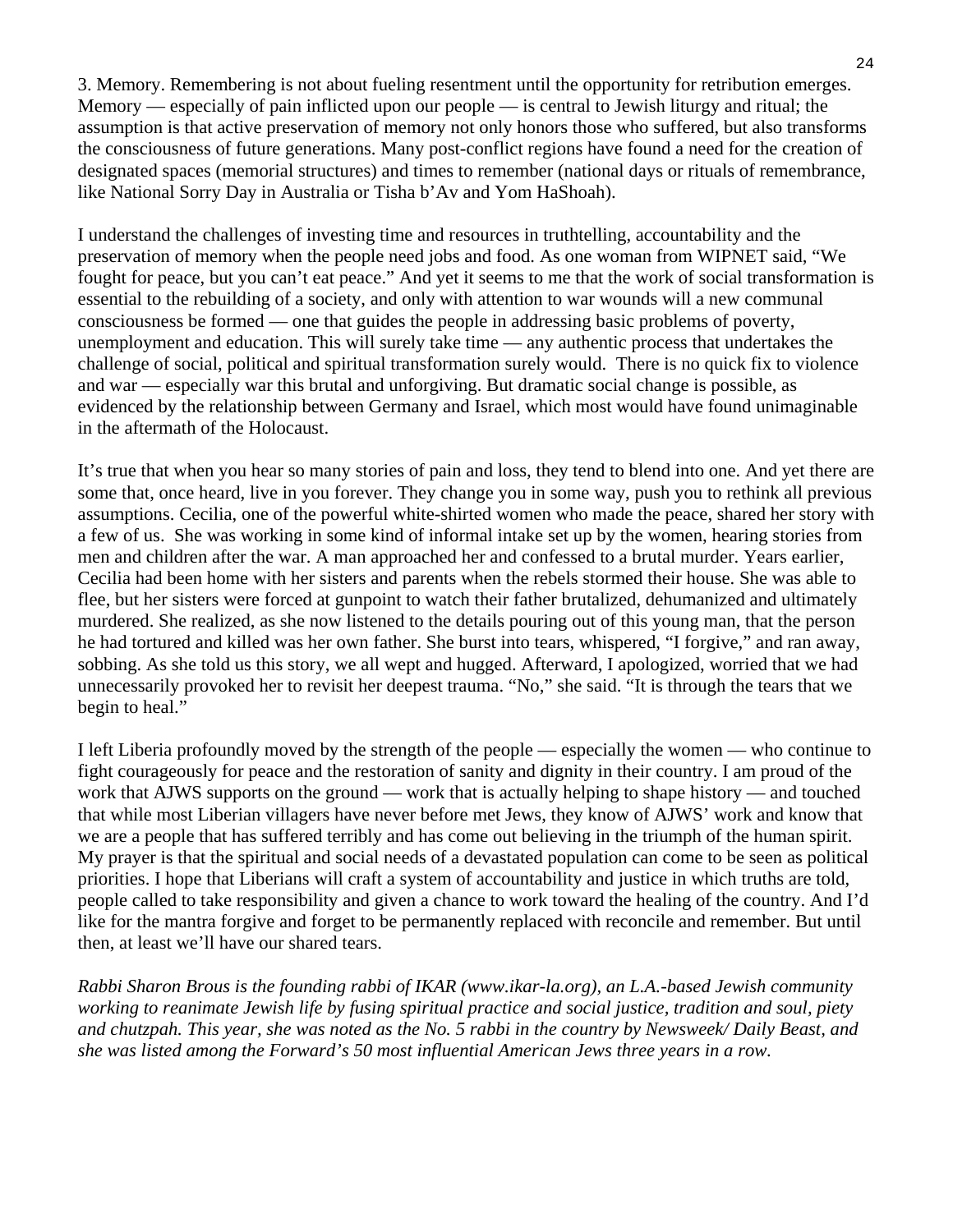### Malta Today Monday, 9 July 2012 http://www.maltatoday.com.mt/en/newsdetails/news/world/Lebanon

#### **Lebanon's Siniora had said 'no' to Malta hosting UN tribunal on Hariri assassination**

US assistant secretary for international organisation affairs had pressed Siniora to host UN tribunal in Malta.



The Lebanese Prime Minister had indicated to the US that placing the new tribunal in a secure European city would be preferable. Karl Stagno-Navarra

Special Tribunal for Lebanon (STL) which was set up by a Former Lebanese Prime Minister Fouad Siniora had expressed "unease" at a United States proposal in 2007 to have Malta host the United Nations Security Council Resolution to

prosecute those responsible for the 2005 assassination of Rafik Hariri in Beirut.

A US embassy cable signed by Ambassador Jeffrey D. Feltman in Beirut in May 2007, revealed details of a meeting between US assistant secretary for international organisation affairs Kristen Silverberg with Lebanon's then Prime Minister Fouad Siniora.

Silverberg had pressed Siniora on the site selection to host the tribunal and had touted Malta and Cyprus as possible venues.

But the US cable goes on to say that "concerning site selection, Siniora expressed unease over placing the tribunal in either Cyprus or Malta."

According to the cable, Siniora said "that Syrian intelligence has numerous assets in Cyprus, while the security establishing the court in Malta may be compromised as well, but by Libyan agents."

The Lebanese Prime Minister had indicated to the US that placing the new tribunal in a secure European city would be preferable.

The tribunal was eventually set up in Leidschendam, near The Hague in The Netherlands, and also has a field office in Beirut.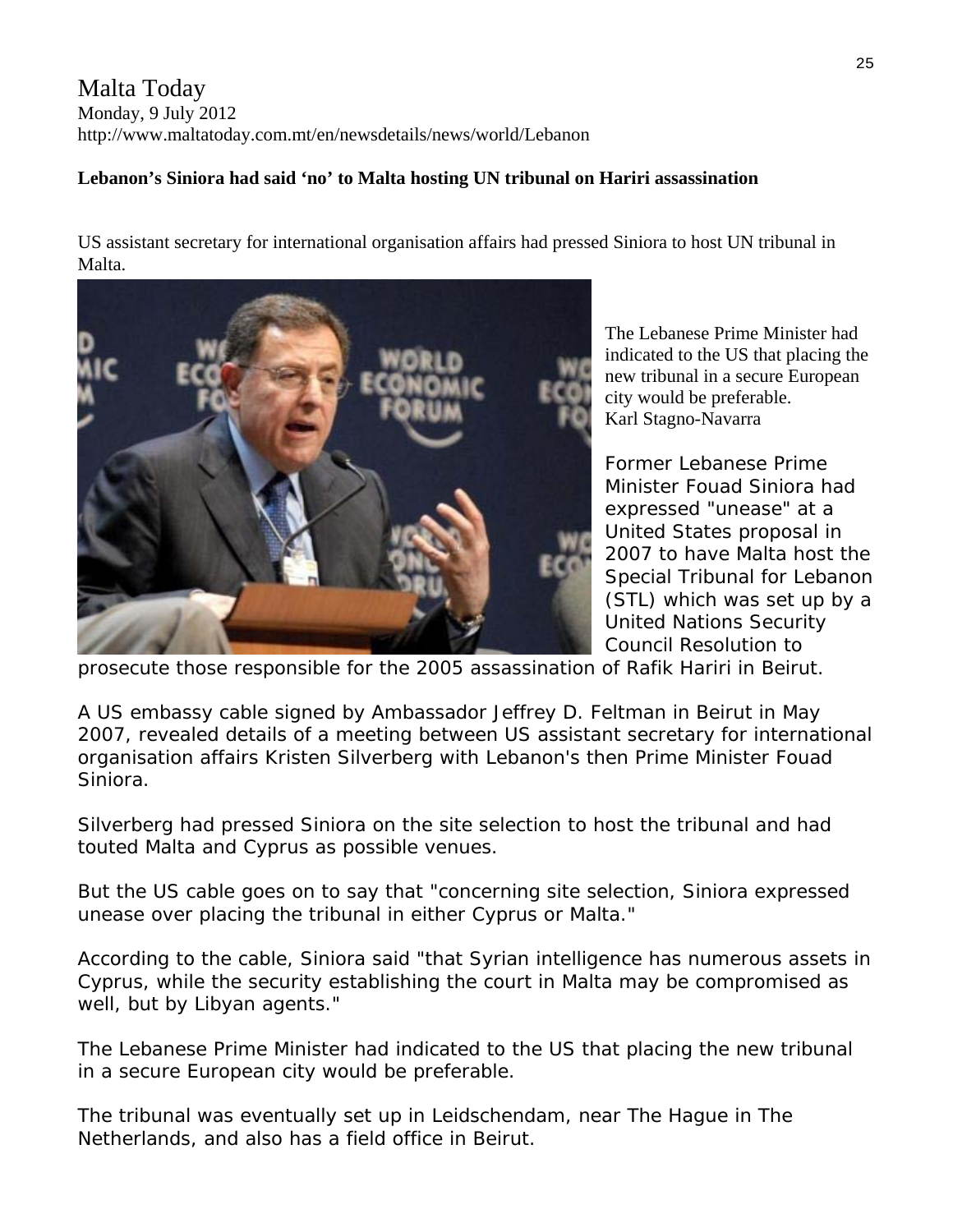The tribunal officially opened on 1 March 2009. There was an initial three-year mandate for the court and there is no fixed timeline for the judicial work to be completed, so the tribunal may be operational for several years.

In March 2011, Antonio Cassese, the president of the Tribunal, issued his second annual report on the operation and activities of the tribunal in which he anticipated the completion of the bulk of the court's work by 2015. "The end of investigations with a view to submitting indictments by 29 February 2012 would allow us to begin with maximum alacrity, already in this third year, at least pre-trial and some trial proceedings, thus being able to complete the core mandate of the Tribunal within a total of six years", Cassese said.

The Prosecutor submitted an indictment on 17 January 2011 and filed an amendment to the indictment on 12 March.

After a review by the pre-trial judge Daniel Fransen, the tribunal submitted four confidential arrest warrants to the authorities of Lebanon on 30 June 2011. According to secondary sources, the warrants name four senior members of Hizbollah.

The party's leader Hassan Nasrallah denounced the legitimacy of the tribunal three days later on 3 July.

Before the Special Tribunal for Lebanon was established there was a UN investigative commission (UNIIIC), which worked on the Hariri assassination. The UNIIIC's role was to gather evidence and to assist the Lebanese authorities to conduct their investigations. The STL and UNIIIC are completely separate organisations.

The United Nations investigation initially implicated high-level Lebanese and Syrian security officers in Hariri's killing.

Damascus denied involvement. Four pro-Syrian Lebanese generals were detained by the Lebanese authorities for four years without charge in connection with Hariri's killing. One of the first acts of the Special Tribunal for Lebanon was to order the release of the generals after an STL judge ruled that there was not enough evidence to justify their detention.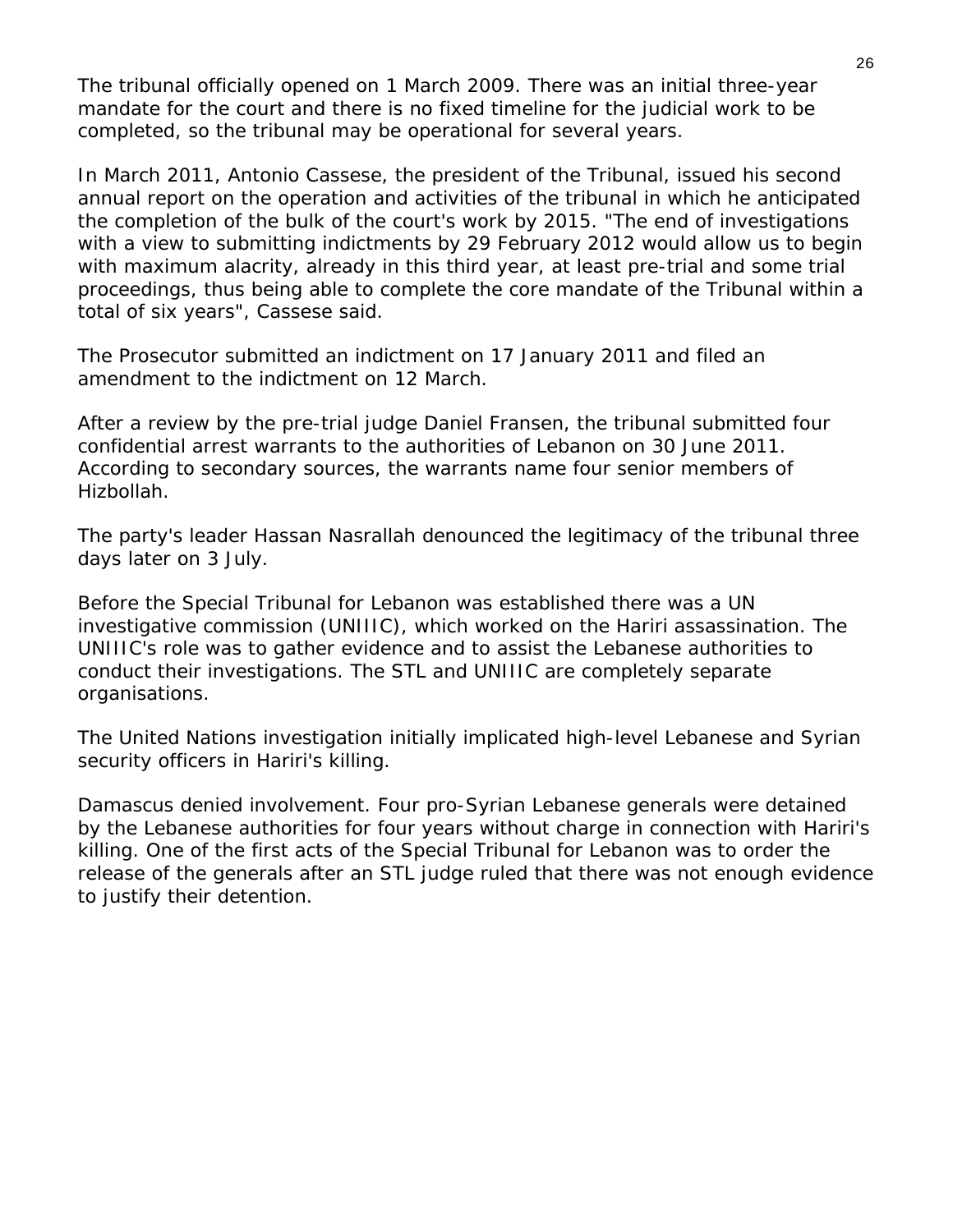#### **ICC turns 10 but doesn't have much to show for it**

The International Criminal Court (ICC), based in The Hague, celebrated its 10th anniversary on Sunday, 1 July. To date, the ICC has started only three trials and convicted only one person, Congolese warlord, Thomas Lubanga, who is set to be sentenced today (July 10).

Ad hoc tribunals set up by the ICC in terms of its founding treaty, the Rome Statute, to prosecute the perpetrators of genocide, war crimes and crimes against humanity in conflicts such as the wars in the former Yugoslavia and Sierra Leone have succeeded in putting on trial the most senior political and military leaders — from Radovan Karadzic to Charles Taylor.

Ad hoc tribunals were, in fact, the front-runners in the 1990s to the establishment of the ICC itself. These international criminal tribunals were set up to deal with war crimes in Rwanda and the former Yugoslavia. They were, however, limited in their efficiency and deterrent capability, which spurred the need for a permanent court to handle the world's most serious crimes.

Following lengthy negotiations, the concept of a permanent court was finally approved at a United Nations conference in Rome on July 17, 1998. After receiving more than 60 ratifications by April 2002, the treaty became legal on July 1, 2002. On March 11, 2003, the ICC opened with Canadian Philippe Kirsch as judge-president and Elizabeth Odio Benito of Costa Rica and Akua Kuenyenia of Ghana as vice-presidents.

Probably the greatest weakness of the Rome Statute and, by extension, the ICC is that the United States, save for a very short period earlier in this millennium, is not a signatory to the treaty.

Not only did the US oppose the formation of the ICC but it effectively took measures to frustrate its functioning in relation to American citizens. Its opposition was based on fears that its soldiers might be subjected to prosecutions that were either trivial or politically motivated.

The United States insisted on immunity for all its military personnel operating in UN peace-keeping missions, particularly in East Timor and Bosnia-Herzegovina.

They were denied immunity in East Timor, but after vetoing an un-extended peace-keeping mission in Bosnia-Herzegovina, Washington was granted a one-year exemption from prosecution to be renewed every year.

The United States also formed bilateral agreements with other nations obliging them not to hand over US personnel to the ICC. It passed the American Service Members Protection Act authorising the president to use all means necessary to free US personnel detained by the ICC.

Eventually, President Bill Clinton signed the treaty at the end of his second term but US support for the treaty was quickly withdrawn when President George W. Bush 'un-signed' the treaty in 2002.

Since then, ex-president Bush and seven of his associates have been found guilty of war crimes by a war crimes tribunal in Kuala Lumpur in May this year. The tribunal unanimously delivered a guilty verdict on charges relating to their knowing that prisoners of war were being tortured while held in Afghanistan, Iraq and Guantanamo Bay.